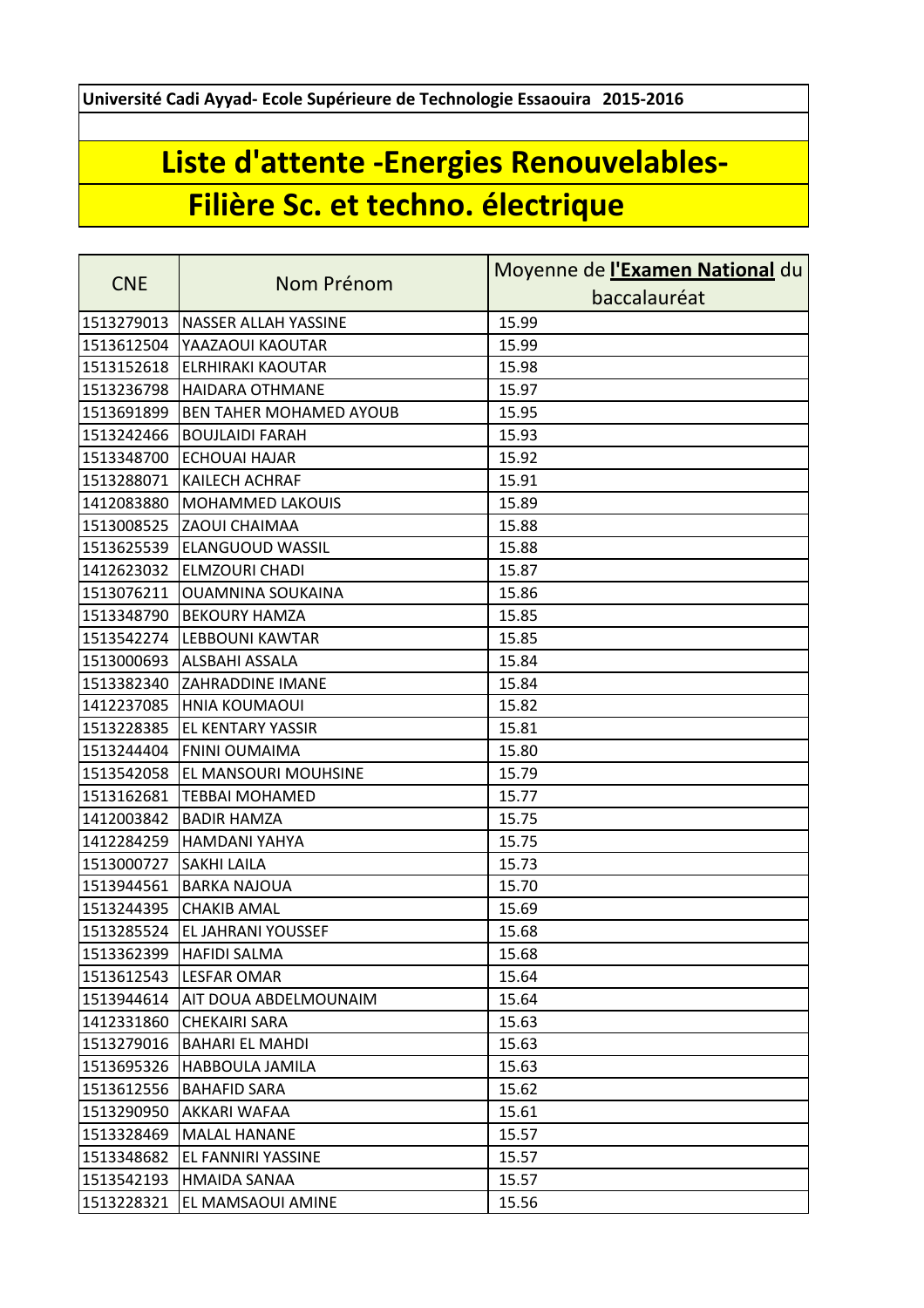|                      | 1513014982   EL FAZZATE ABDELLAZIZ | 15.51 |
|----------------------|------------------------------------|-------|
| 1513279014           | <b>EL HAMRA YASSINE</b>            | 15.51 |
| 1513285517           | <b>NOUGA AMAR</b>                  | 15.47 |
| 1513228183           | LATIFI FATIMA EZZAHRA              | 15.44 |
| 1513348762           | <b>DJAZI KHALID</b>                | 15.43 |
| 1513000614           | <b>SALHI EL MEHDI</b>              | 15.42 |
| 1513109652           | KOUIAS HAMZA                       | 15.41 |
| 1513244555           | EL KHALFY ABDELALI                 | 15.40 |
| 1513874175           | <b>ES SAFI MEHDI</b>               | 15.40 |
| 1513008460           | LAHRAOUTE RACHID                   | 15.39 |
| 1513017040           | EL MOUDEN ABDELKARIME              | 15.39 |
| 1513228269           | BITTAH ZAINAB                      | 15.39 |
| 1513328504           | <b>BOUHLLA SALMA</b>               | 15.38 |
| 1412247310           | <b>SAMIR LAHRAIBA</b>              | 15.33 |
| 1513076215           | MEDKOURI ABDELJALIL                | 15.32 |
| 1513000408           | <b>MOUHCINE BRAHIM</b>             | 15.31 |
| 1513625673           | BELBARAKA ABDELKARIM               | 15.31 |
| 1412036507           | AZGAOU MOHAMED                     | 15.30 |
| 1513080154           | <b>CHAKOURI YOUSSEF</b>            | 15.30 |
| 1513876318           | HAMDAOUI KARAM                     | 15.27 |
| 1513008470 ZAHID ALI |                                    | 15.26 |
| 1513236782           | EL KORCHI SALMA                    | 15.26 |
| 1513362307           | <b>QATAB SALAH EDDINE</b>          | 15.26 |
| 1513228305           | <b>FAJR YOUSSEF</b>                | 15.25 |
| 1513542121           | <b>SASSI YASMINE</b>               | 15.24 |
| 1513228289           | <b>OUASKI AMINA</b>                | 15.23 |
| 1513362277           | <b>WARID YOUSSEF</b>               | 15.23 |
| 1513034169           | ABAKRIM ABDESSAMAD                 | 15.22 |
| 1513055713           | <b>KHANBOUBI SANAE</b>             | 15.22 |
| 1513246069           | <b>MAGHA HAFSA</b>                 | 15.22 |
| 1412154107           | <b>BASSIR SALAH EDDINE</b>         | 15.21 |
|                      | 1513008453 AZNAG YOUNES            | 15.21 |
| 1513030267           | <b>ES SAADY IMANE</b>              | 15.20 |
| 1513244409           | <b>AIT GANI AMINE</b>              | 15.20 |
| 1412008041           | ER-RAKIBI JAMAL                    | 15.19 |
| 1513000667           | <b>AGHAOUS RACHID</b>              | 15.18 |
| 1513532196           | <b>CHEBBAK CHAIMAE</b>             | 15.17 |
| 1513236801           | NAFID AIMAN                        | 15.15 |
| 1513244601           | <b>JARNOUJI LAMYAA</b>             | 15.15 |
| 1513152590           | <b>MAHTAJ MERYEM</b>               | 15.14 |
| 1513362352           | <b>CHAHBI ASMAE</b>                | 15.10 |
| 1513008545           | <b>HSSISSOU MOHAMED</b>            | 15.09 |
| 1513288021           | <b>NATI YOUSSEF</b>                | 15.09 |
| 1513228306           | EL MOUTAWAKIL TAHA                 | 15.08 |
| 1513037936           | <b>ADRIOUCHE BRAHIM</b>            | 15.06 |
| 1513539005           | HANCHAOUI ABDELILAH                | 15.06 |
| 1414267201           | <b>JABER YASSINE</b>               | 15.04 |
| 1513008489           | <b>AIT TALEB OMAR</b>              | 15.03 |
| 1513236752           | EL AASRI FATIHA                    | 15.03 |
| 1513362261           | <b>OUARIT MERYEME</b>              | 15.03 |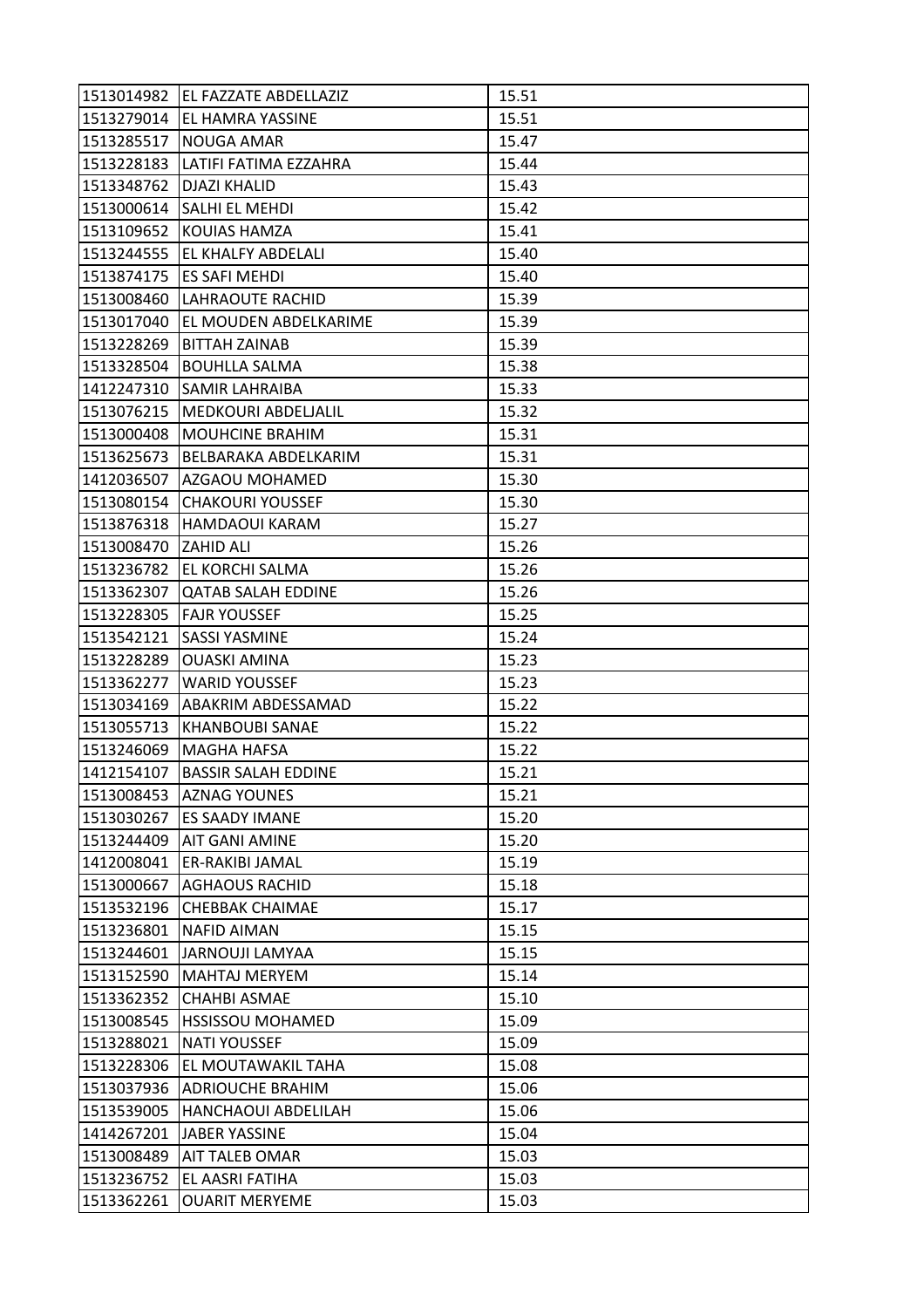|                         | 1412286395   KABLY MOHAMED      | 15.00 |
|-------------------------|---------------------------------|-------|
| 1513228344              | <b>SHIMOU YASSER</b>            | 15.00 |
| 1513156013              | <b>OUREKOUCH MOUNIR</b>         | 14.99 |
| 1513542266              | <b>FALLAHI MOHAMMED</b>         | 14.99 |
| 1513228229              | <b>BOUHRIS SOUFIANE</b>         | 14.98 |
| 1513250051              | <b>GHOUFRANE MERIEM</b>         | 14.98 |
| 1513008381              | <b>BENSAOU MOUAD</b>            | 14.95 |
| 1513017456              | AGRAME ZAKARIYA                 | 14.95 |
| 1513271790              | BELKARIA ABDERRAHIM             | 14.95 |
| 1513228300              | KHADIM HALIMA                   | 14.94 |
| 1513000980              | ZIKI MOHAMED AMINE              | 14.93 |
| 1513228142              | <b>GUEJDAD IMANE</b>            | 14.93 |
| 1513242658              | ELFINOU ANASS                   | 14.91 |
| 1513362396              | LAARARI HALIMA                  | 14.89 |
| 1513003137              | <b>ACHEHBOUNE OTHMANE</b>       | 14.86 |
| 1513378544              | ELKHATTARI ZAKARIA              | 14.86 |
| 1513000583              | <b>BOUMDI FATIMA</b>            | 14.83 |
| 1513228326              | <b>FAWZI HAMZA</b>              | 14.82 |
| 1513285520              | LOUTATI MOUAD                   | 14.82 |
| 1412003846   ABAIH REDA |                                 | 14.78 |
|                         | 1513766096   AFKIR KHALIL       | 14.78 |
| 1513288045              | ELHAIL ABDELLAH                 | 14.76 |
| 1412521870              | NOSSAIR ERRAHMANI               | 14.75 |
| 1512244943              | <b>ZOUITANI AYOUB</b>           | 14.73 |
| 1513244390 SAADI ILYASS |                                 | 14.73 |
| 1513271812              | <b>BELADDA ANAS</b>             | 14.73 |
| 1513350396              | <b>DERRARI ACHRAF</b>           | 14.73 |
| 1513080142              | <b>BAABI ALI</b>                | 14.71 |
| 1513244675              | JAABAH YOUNESS                  | 14.71 |
| 1513244500              | <b>NIL SOUFIANE</b>             | 14.70 |
| 1513320797              | <b>IMEGHRI ROKAYA</b>           | 14.70 |
|                         | 1513084941 ELBOUZIDI NOUREDDINE | 14.69 |
| 1412375696              | <b>OUZZANE SALIMA</b>           | 14.65 |
|                         | 1513000719   TTALBI MOHAMED     | 14.65 |
| 1513228301              | HALOUANI OUMAIMA                | 14.65 |
| 1513288049              | <b>HAMRITI KHOBAIB</b>          | 14.65 |
| 1412154073              | <b>TAROUCHI HOSSAM</b>          | 14.64 |
| 1513228226              | <b>EL OUATIB OUAHIBA</b>        | 14.64 |
| 1513242595              | <b>ABOUSSOROR AHLAME</b>        | 14.64 |
| 1412388316              | KIAL MOHAMED AMINE              | 14.63 |
| 1513244643              | <b>MAFTAH NADIA</b>             | 14.61 |
| 1513944552              | <b>BERKANE YASSINE</b>          | 14.61 |
| 1513369935              | <b>NAIME ISMAIL</b>             | 14.60 |
| 1412247211              | ANAS BAHDAD                     | 14.59 |
| 1513244361              | AJILI IDRISS                    | 14.57 |
| 1513382352              | <b>ICHICH AYYOUB</b>            | 14.54 |
| 1513952519              | LAKHDAR SALMA                   | 14.54 |
| 1513000480              | <b>OUSSI ABDALLAH</b>           | 14.53 |
| 1513015012              | <b>BOUKARIANE MADIHA</b>        | 14.53 |
| 1513242616              | HAMDOUNI MOHAMED AMINE          | 14.52 |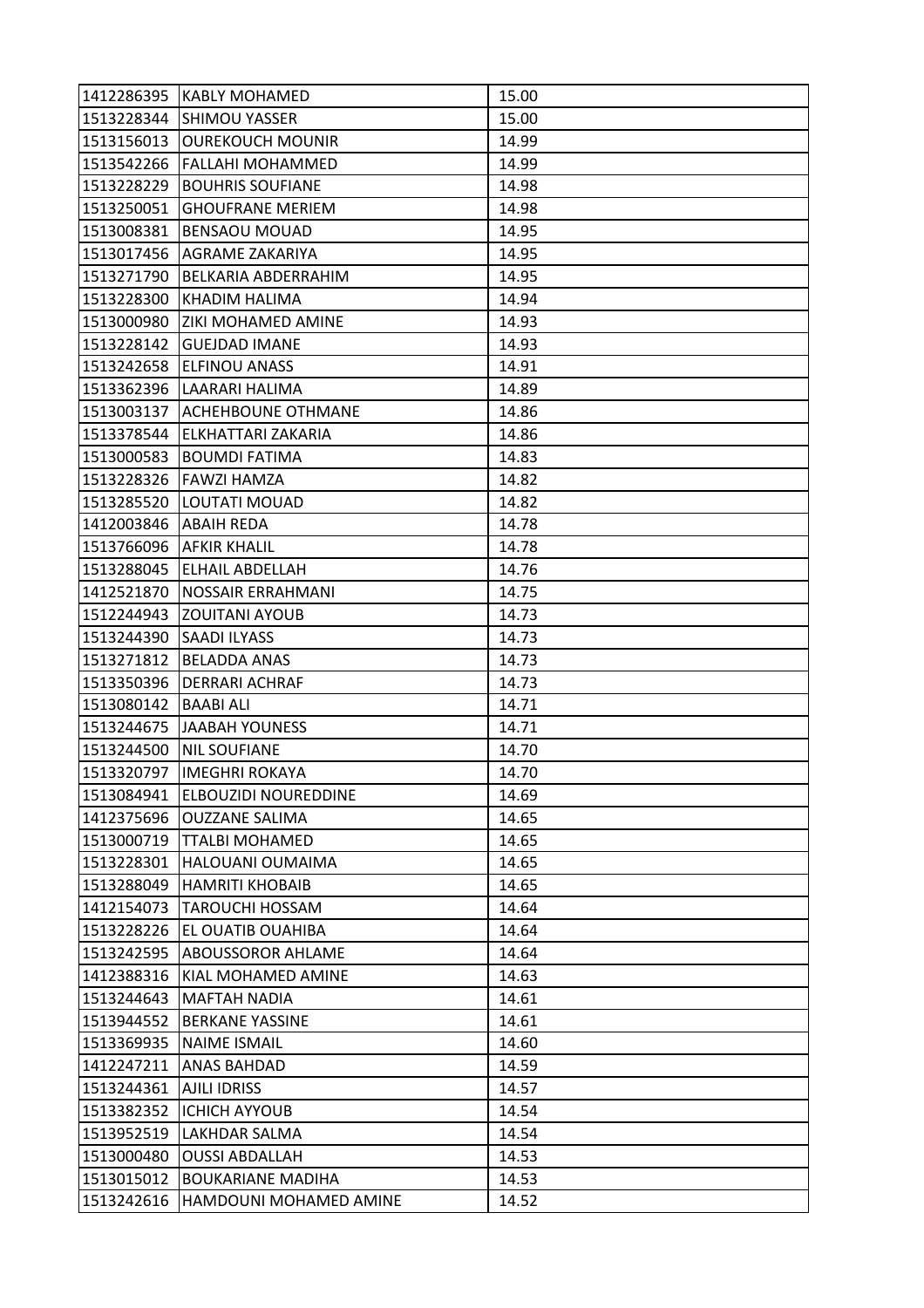|            | 1412247208 AMINE NEAMI     | 14.51 |
|------------|----------------------------|-------|
| 1513242609 | <b>KHAYALI MOHAMED</b>     | 14.51 |
| 1513244387 | <b>OUTLIOUA EL YAZZID</b>  | 14.51 |
| 1412338340 | <b>ETTYRE SOUFIANE</b>     | 14.49 |
| 1513014985 | <b>IDELKAID FATIMA</b>     | 14.49 |
| 1513193842 | ESSAHAFI ABDERRAFIA        | 14.48 |
| 1513322087 | <b>SABBANE HAMZA</b>       | 14.48 |
| 1513242653 | <b>HANZAZ NIZAR</b>        | 14.47 |
| 1510280121 | <b>ZOURARI ADAM</b>        | 14.41 |
| 1513228399 | <b>OUARITI HAMZA</b>       | 14.41 |
| 1412848534 | <b>IBRAHIMI AFAF</b>       | 14.40 |
| 1513250218 | <b>EL HALOUI RHITA</b>     | 14.37 |
| 1513080042 | KIMISSI YOUSSEF            | 14.36 |
| 1513000579 | BERDAA OTHMANE             | 14.35 |
| 1513236786 | EN NABIRHA WAFAA           | 14.34 |
| 1513242680 | <b>NEGADI SALMA</b>        | 14.34 |
| 1513072711 | EL OUADOUD HOUDA           | 14.33 |
| 1513275468 | LAMNANI IDRISSI YASMINE    | 14.31 |
| 1513008400 | <b>BAIAICH HAYATE</b>      | 14.30 |
| 1513000510 | <b>BARHDADI ZAKARIA</b>    | 14.29 |
| 1513008431 | AIT LAHBIB MOHAMED         | 14.29 |
| 1513612501 | AMEZAR SOUKAINA            | 14.29 |
| 1513050408 | <b>BOULKANT AYOUB</b>      | 14.27 |
| 1513362330 | <b>KARROUCHY SAFAE</b>     | 14.27 |
| 1513008507 | DIJIL HICHAM               | 14.26 |
| 1412331870 | <b>ACHAQ MERIEM</b>        | 14.25 |
| 1513000356 | <b>BOUTBAGHA MEHDI</b>     | 14.25 |
| 1513154127 | ELHARCHAOUI IMANE          | 14.24 |
| 1513236813 | LAAZIRI NAIMA              | 14.24 |
| 1513244642 | <b>SAOUD NADIA</b>         | 14.24 |
| 1513244679 | <b>LABIBI YOUNESS</b>      | 14.24 |
|            | 1513111028 CHADI MUSTAFA   | 14.23 |
| 1412154091 | <b>SEHLOULI MEHDI</b>      | 14.22 |
| 1513080052 | <b>BOUIZAKARNE MOHAMED</b> | 14.22 |
| 1513023938 | <b>OUAAOUCHE MOHAMED</b>   | 14.20 |
| 1513080043 | MOUSTAKIM ZAKARIA          | 14.20 |
| 1412237109 | AHMED AMINE                | 14.17 |
| 1513250139 | ROSSAFI HAMZA              | 14.17 |
| 1513014991 | <b>AZERGUI YOUSSEF</b>     | 14.16 |
| 1513943086 | <b>DOUIRI NARJISSE</b>     | 14.16 |
| 1512227673 | <b>ESSABIL AYYOUB</b>      | 14.15 |
| 1412248795 | JGOUNNI OMAR               | 14.14 |
| 1513803602 | ABAIBAT LAMYAA             | 14.13 |
| 1513382346 | AFRI LAILA                 | 14.12 |
| 1513228179 | <b>SAHHILI SAFAA</b>       | 14.10 |
| 1513154139 | N AIT AMAR CHAIMA          | 14.09 |
| 1513150079 | <b>OUTOUDA ACHRAF</b>      | 14.08 |
| 1513244451 | <b>JMAIAI HASNAE</b>       | 14.08 |
| 1513000587 | <b>ESSENHAJI ADAM</b>      | 14.07 |
| 1513228154 | <b>BELKOUFA OMAR</b>       | 14.07 |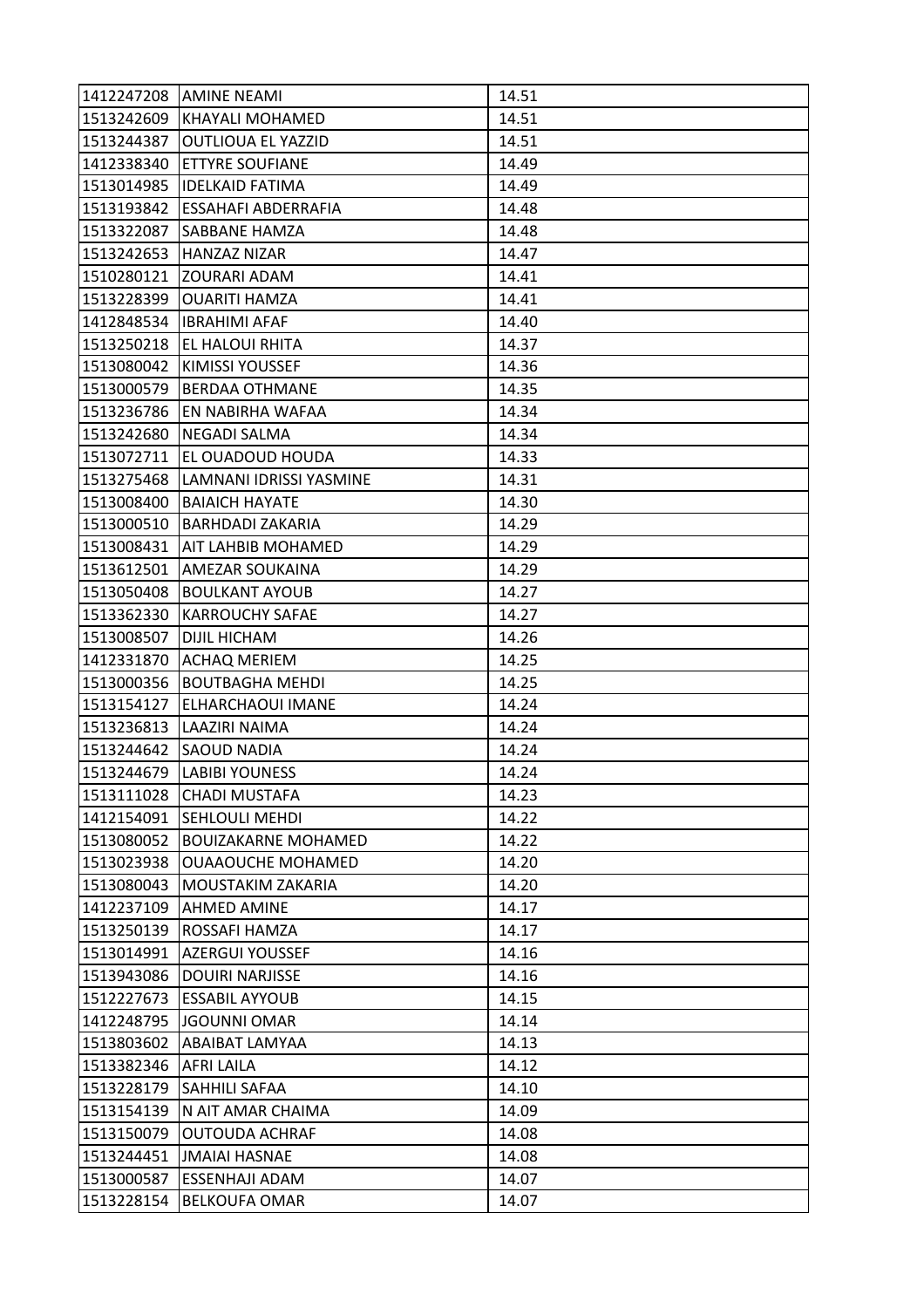| 1513008458 | <b>MOSSADDEK MERIEM</b>      | 14.06 |
|------------|------------------------------|-------|
| 1513932840 | <b>BAHADI FATIMA ZAHRA</b>   | 14.06 |
| 1513242530 | <b>BHIRI MOHAMMED</b>        | 14.05 |
| 1513348751 | <b>ATLASSI KAWTAR</b>        | 14.05 |
| 1513236808 | MHAITA OUMAIMA               | 14.04 |
| 1513244547 | LAHJAOUZI ABDELHAK           | 14.04 |
| 1513612606 | <b>BRAHMI ADIL</b>           | 14.04 |
| 1513362319 | <b>DRIF HIND</b>             | 14.01 |
| 1513080112 | <b>ZOUINE MOHAMED</b>        | 13.99 |
| 1513244556 | <b>BELFASSI ABDELALI</b>     | 13.99 |
| 1513000360 | <b>ERRAZANI MOHAMED</b>      | 13.97 |
| 1412253771 | <b>AMMAR SALMI</b>           | 13.95 |
| 1513521801 | LAHJAOUZI OUMAIMA            | 13.95 |
| 1513244458 | <b>MAROUANE HAMZA</b>        | 13.94 |
| 1513152636 | <b>BADRI IMANE</b>           | 13.93 |
| 1513631892 | <b>BEGGARI OMAR</b>          | 13.93 |
| 1512331905 | <b>BOSSTO YOUNESS</b>        | 13.92 |
| 1513348752 | <b>BELMABKHOUT NAJAT</b>     | 13.91 |
| 1513362278 | BENHSINA MOHAMMED AMINE      | 13.89 |
| 1513008533 | DAHMANE KAOUTAR              | 13.88 |
| 1513008547 | EL BOURKHISSI OMAR           | 13.88 |
| 1513612602 | <b>HADDOUR HAMZA</b>         | 13.88 |
| 1513000874 | <b>OUKHSSANE YASSINE</b>     | 13.87 |
| 1513228401 | ABDELLAH BENBARNIA           | 13.87 |
| 1513695931 | <b>ZEKKARI ANAS</b>          | 13.87 |
| 1513244388 | EL BOUANANI ILIASS           | 13.86 |
| 1513344795 | <b>ZAKI ANASS</b>            | 13.85 |
| 1513382354 | HISSOU ZAKARIA               | 13.85 |
| 1513612565 | <b>KACHKACH NADIA</b>        | 13.84 |
| 1513008418 | <b>AGGNI NOUHAYLA</b>        | 13.83 |
| 1513625682 | <b>BOUACH DRISS</b>          | 13.82 |
| 1513188218 | <b>HOUBAN HOUDA</b>          | 13.80 |
| 1513932808 | <b>HACHIMI MARYAM</b>        | 13.79 |
| 1512331882 | NADIF ZAKARIA                | 13.78 |
| 1410112375 | YAHIA ELOUASSIF              | 13.77 |
| 1511844108 | EL BEKKAOUI MOHAMMED         | 13.76 |
| 1513275463 | <b>EDDRYOUCH ZAHRA</b>       | 13.76 |
| 1513369901 | <b>EL ABDAR ACHRAF</b>       | 13.76 |
| 1513008428 | <b>OUTOUGANE KHALID</b>      | 13.75 |
| 1412154087 | <b>FRIKESS MOHAMED AMINE</b> | 13.74 |
| 1513008521 | <b>RHOUNI AMINE</b>          | 13.73 |
| 1513037950 | <b>LKABOUSS MARYAM</b>       | 13.73 |
| 1513545668 | <b>KAAB ZAKARIA</b>          | 13.73 |
| 1513377386 | EL HADDAJI AYOUB             | 13.71 |
| 1412244083 | MEHDI AIT BOUTARBOUCH        | 13.69 |
| 1513244657 | <b>SKIOUS WIDAD</b>          | 13.69 |
| 1513348661 | <b>CHOUBBANE AMINE</b>       | 13.69 |
| 1513864489 | <b>SEGHROUCHNI MEHDI</b>     | 13.69 |
| 1513287862 | DAKAK MARWANE                | 13.68 |
| 1513761060 | <b>GAZOULI ASSIYA</b>        | 13.67 |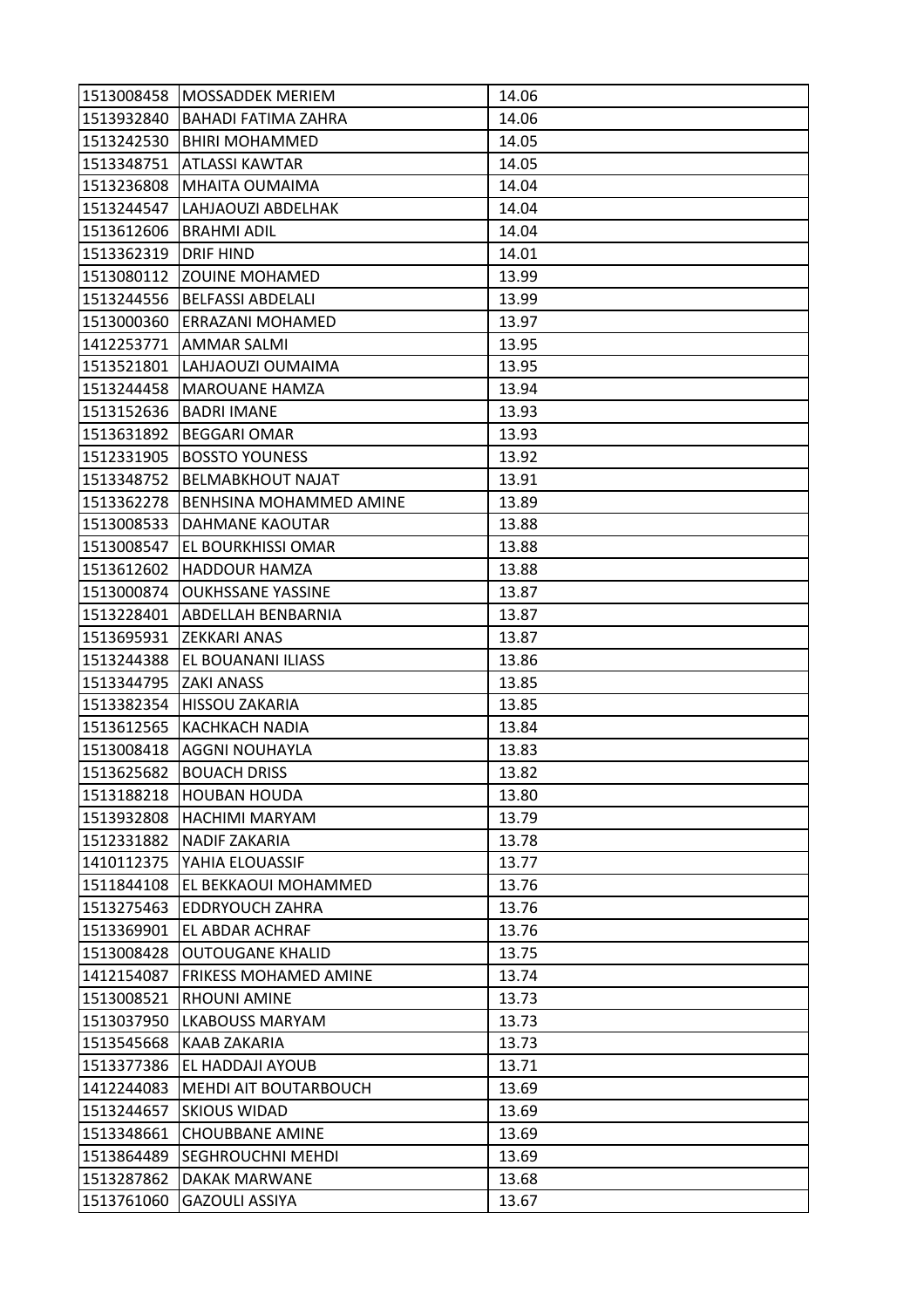| 1513107224 | <b>NADIR ABDERRAZAQ</b>    | 13.65 |
|------------|----------------------------|-------|
| 1513080114 | <b>AALLAOUI ABDELHAQ</b>   | 13.64 |
| 1513242632 | <b>CHEMIGLI LOUBNA</b>     | 13.64 |
| 1513279031 | <b>KHOUADRI AYOUB</b>      | 13.64 |
| 1513080110 | ELMOUSSAOUI MEHDI          | 13.62 |
| 1513242458 | <b>HASBI IMANE</b>         | 13.62 |
| 1513542248 | <b>BELARBI DIYAE</b>       | 13.61 |
| 1513002157 | <b>HAMOUCHI KHALID</b>     | 13.60 |
| 1513154231 | <b>BENDADA ABIR</b>        | 13.60 |
| 1513228177 | <b>BENSOUIDI NAIMA</b>     | 13.60 |
| 1513242500 | EDDAHMANY KANZA            | 13.60 |
| 1411246756 | <b>ALI ABOUTALEB</b>       | 13.59 |
| 1513947330 | EL HARNAF MOAAD            | 13.59 |
| 1412385188 | NOUHAILA EL-INANY          | 13.58 |
| 1513152627 | ABDEDAIM SAMIA             | 13.58 |
| 1513288050 | <b>KHAFIF NABIL</b>        | 13.58 |
| 1513093777 | <b>BOUHAL ZINEB</b>        | 13.57 |
| 1513235996 | <b>ZAROUAL HASSAN</b>      | 13.57 |
| 1513542085 | <b>OTASSE TAREK HSSAIN</b> | 13.57 |
| 1513244368 | KANNAOUI ISMAIL            | 13.56 |
| 1513080011 | ZAHNI HAMZA                | 13.55 |
| 1513000588 | <b>MOUSSA SARA</b>         | 13.53 |
| 1513864473 | <b>HADRI AYOUB</b>         | 13.53 |
| 1513334210 | LAMZOURI SOUKAINA          | 13.52 |
| 1513152609 | <b>OUATIK ANASS</b>        | 13.51 |
| 1513625634 | EL HACHMI ALAE             | 13.51 |
| 1513761032 | DARAI HAROUN               | 13.51 |
| 1412375574 | <b>AABBADI SOUHEIL</b>     | 13.49 |
| 1513076243 | <b>KHALLAF AYOUB</b>       | 13.49 |
| 1513244381 | FYTAHI ELMAHDI             | 13.49 |
| 1513242668 | <b>FEKKAK MOHAMMED</b>     | 13.47 |
| 1513288022 | <b>CHEKLITI OMAR</b>       | 13.47 |
| 1412064858 | <b>AAMIR KHIRROU</b>       | 13.45 |
| 1412700923 | HMAMOU AYMAN               | 13.45 |
| 1513944588 | <b>TAHAR MERIEM</b>        | 13.45 |
| 1513244438 | <b>BADRA BOUCHRA</b>       | 13.44 |
| 1513008515 | LAGTARNA SALEM             | 13.43 |
| 1513369928 | <b>ASSILI ASMAA</b>        | 13.43 |
| 1513288003 | FATHALLAH DAOUDI JIHANE    | 13.42 |
| 1513228104 | DEROUECH OUMAIMA           | 13.41 |
| 1513049169 | <b>BOULAHJAR YOUSSEF</b>   | 13.39 |
| 1412055693 | RADOUANE AKRIT             | 13.38 |
| 1513546113 | <b>MAKHLOUK HAMZA</b>      | 13.38 |
| 1412272978 | HARAKATE MOHAMED           | 13.37 |
| 1513542048 | <b>TAZAOUI AHLAM</b>       | 13.37 |
| 1513236799 | MAIZI ABDELGHANI           | 13.36 |
| 1513542287 | <b>SEBBATA HAMZA</b>       | 13.36 |
| 1411244157 | <b>BADR BESSIOUA</b>       | 13.34 |
| 1513236784 | <b>KARIM HASNA</b>         | 13.32 |
| 1513080818 | <b>BELLAMMOU ASSIA</b>     | 13.31 |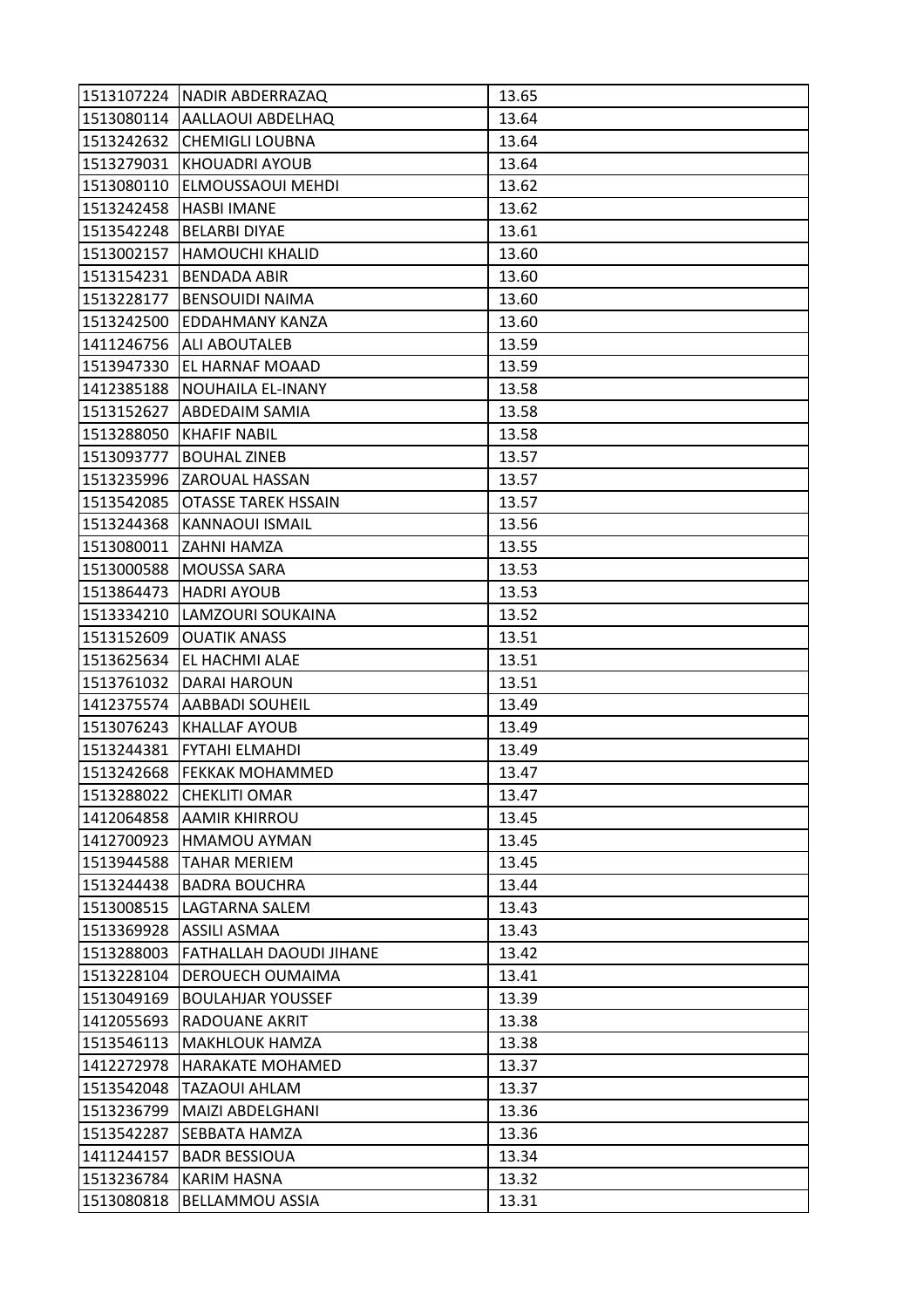| 1513947532 | <b>BENNAGA NABIL</b>          | 13.31 |
|------------|-------------------------------|-------|
| 1513037954 | <b>HAINNA AYOUB</b>           | 13.30 |
| 1412244151 | CHAIMAA BIJJOU                | 13.29 |
| 1412369981 | <b>BOUIKAMENE MALAK</b>       | 13.29 |
| 1412247186 | <b>EL MAHDI AACHIQ</b>        | 13.28 |
| 1513080115 | RAMADANE HAMZA                | 13.28 |
| 1513107231 | <b>ADMOU ABDELLATIF</b>       | 13.28 |
| 1513228167 | SARDI MOHAMED                 | 13.26 |
| 1513250155 | ELHAJJI CHAIMAE               | 13.26 |
| 1513542166 | LOUARGHI IMANE                | 13.25 |
| 1513242457 | <b>ELATRI LAILA</b>           | 13.24 |
| 1412375523 | <b>ECH- CHARKAOUI CHAIMAE</b> | 13.21 |
| 1513242545 | SANAK KHAOULA                 | 13.21 |
| 1414399659 | REDWANE BEN RHILA             | 13.20 |
| 1513275500 | <b>BAGGAR EL MEHDI</b>        | 13.20 |
| 1513080062 | <b>TOUMZINE HAFSA</b>         | 13.19 |
| 1412244066 | ADAM LABROUFI                 | 13.18 |
| 1513244364 | <b>ABOUKIR OUSSAMA</b>        | 13.18 |
| 1412076027 | <b>JAMILA ELAIRBATI</b>       | 13.16 |
| 1513362358 | ERHIMI OUMAIMA                | 13.14 |
| 1513152607 | <b>ELOUALID NABIL</b>         | 13.13 |
| 1414267279 | LAHMADI AYOUB                 | 13.11 |
| 1512365406 | <b>BOUTHALETE SOUFIANE</b>    | 13.11 |
| 1513250210 | <b>TOUMI HOUSSAM</b>          | 13.11 |
| 1512008040 | <b>OUDAHA SAID</b>            | 13.10 |
| 1513056160 | <b>MOUFAKKIR KHADIJA</b>      | 13.10 |
| 1513943093 | LHANAFI ABDELHAFID            | 13.10 |
| 1513359289 | LEHMOURI ELMEHDI              | 13.09 |
| 1412089895 | <b>BOUFRIOUA KHALID</b>       | 13.08 |
| 1513369892 | <b>HOUAFI SARA</b>            | 13.08 |
| 1513876112 | <b>EL HASNI KHALIL</b>        | 13.08 |
| 1515129341 | BENMAALLA NASREEDDINE         | 13.08 |
| 1411088455 | AYOUB AARABAT                 | 13.07 |
| 1412375675 | CHAHI ZAKARIA                 | 13.05 |
| 1513077328 | <b>BOUKHAOUA AYOUB</b>        | 13.05 |
| 1512028748 | <b>SAAOUD SAIF EDDINE</b>     | 13.04 |
| 1513008415 | RIDA FATIMA ZAHRA             | 13.03 |
| 1412007970 | <b>AIT ALLA MOUAD</b>         | 13.01 |
| 1412914758 | <b>TIGHZA HAMZA</b>           | 13.01 |
| 1412331924 | <b>ABOUMALIK SALIM</b>        | 13.00 |
| 1513008498 | <b>BAKHOUCHE M HAMED</b>      | 13.00 |
| 1513244465 | ROUAM KHAOULA                 | 13.00 |
| 1512254339 | <b>SAADALLAH ANASS</b>        | 12.99 |
| 1513000438 | <b>QRAICHE HAFIDA</b>         | 12.99 |
| 1513156030 | <b>LEMCHERF KHALID</b>        | 12.98 |
| 1513328494 | AABOUSSI ANAS                 | 12.98 |
| 1513154209 | LAHIB MARYAM                  | 12.97 |
| 1513242544 | <b>JAOUIL ASSIA</b>           | 12.97 |
| 1412244160 | <b>MOUAD GUENFOUDI</b>        | 12.96 |
| 1513154135 | <b>LGHAZI SOUFIANE</b>        | 12.96 |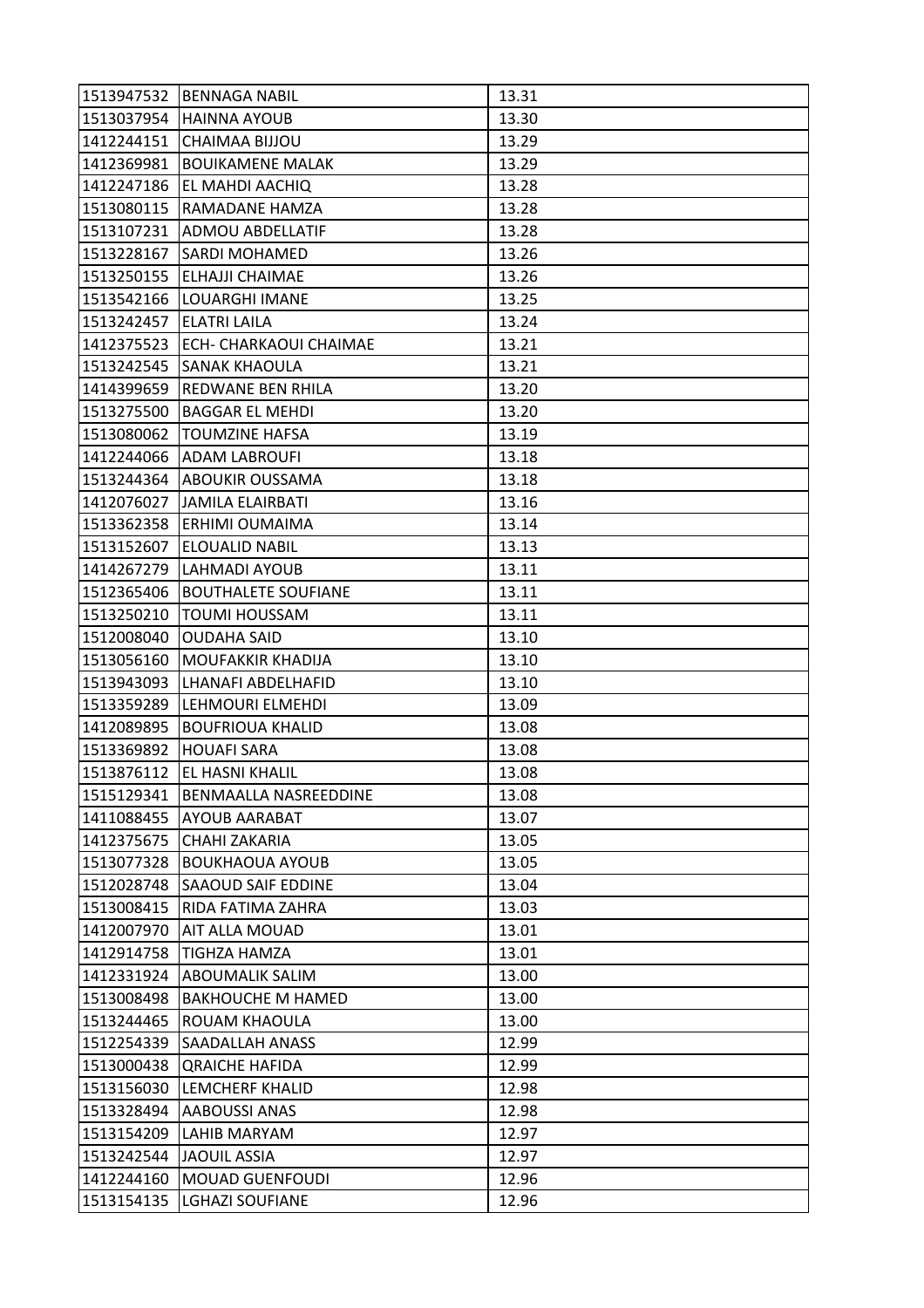|            | 1513279030 HRAGUA MOHAMED ZAKARIA | 12.96 |
|------------|-----------------------------------|-------|
|            | 1513076212 BOULABOUCH SAMIRA      | 12.94 |
| 1513244466 | SOUBHI KHAOULA                    | 12.93 |
| 1513245654 | LERHILANI SAMIA                   | 12.93 |
| 1513334185 | <b>BARIK HIBA</b>                 | 12.92 |
| 1513382368 | NAJI OUSSAMA                      | 12.92 |
| 1513612599 | <b>BRAHMI AMINE</b>               | 12.92 |
| 1414267304 | <b>ACHBANI SOUHAIL</b>            | 12.91 |
| 1513000584 | <b>BELHSAINI AYOUB</b>            | 12.91 |
| 1513936730 | <b>WADOU NACER EDDINE</b>         | 12.91 |
| 1513080084 | <b>BOUSSAID NOUFAL</b>            | 12.89 |
| 1513612604 | ALAOUI SOUFIANE                   | 12.89 |
|            | 1412226779  ZERKTOUNI SIFEDDINE   | 12.88 |
|            | 1513369947   DAHIK MERIEM         | 12.88 |
| 1412247424 | <b>MAROUA CHJAAI</b>              | 12.87 |
|            | 1412253872  NADIA ELIDRISSI       | 12.87 |
|            | 1513008425 LOUIHI ZAINEB          | 12.87 |
| 1512289050 | <b>SAAOUF FADWA</b>               | 12.86 |
| 1513242587 | <b>ZINIA KENZA</b>                | 12.86 |
| 1513348710 | <b>DROUICH OTHMAN</b>             | 12.84 |
| 1513376028 | <b>TOUTA SOUKAINA</b>             | 12.83 |
| 1513015013 | <b>AZIZE MUSTAPHA</b>             | 12.81 |
| 1412250206 | <b>OUSSAMA TAOUIL</b>             | 12.80 |
| 1511253903 | ECH CHOUFI MOUHSINE               | 12.80 |
| 1513037928 | <b>MAGHDOUD ATHMAN</b>            | 12.79 |
| 1513244527 | <b>MESKIN SABIR</b>               | 12.78 |
| 1513014928 | <b>CHAMAUR ADIL</b>               | 12.77 |
| 1412338395 | NOUIDER ABDESSAMAD                | 12.76 |
| 1512867987 | IZEROUAL MEHDI                    | 12.76 |
| 1513275474 | YAAGOUB ABDELHADI                 | 12.75 |
| 1513328457 | <b>EDDARIY ACHRAF</b>             | 12.75 |
|            | 1412244169 ASMAA EL BADI          | 12.74 |
|            | 1513242523  DOUICHAT SALIM        | 12.74 |
|            | 1411227538 RACHID SERBOUT         | 12.73 |
| 1412007981 | <b>ICHIOUI SAMIA</b>              | 12.73 |
| 1513156008 | KAMAL YOUNES                      | 12.73 |
| 1412279046 | <b>EL MANETI ABDERRAZZAK</b>      | 12.72 |
| 1412369991 | <b>OUCHEN MOUAD</b>               | 12.72 |
| 1513244577 | BENAZZOUZ ALI                     | 12.72 |
| 1513228282 | <b>DRHOURHI YAHYA</b>             | 12.70 |
| 1513952703 | JOUIHRI MAROUANE                  | 12.70 |
| 1513154120 | MESSADI OUSSAMA                   | 12.69 |
| 1513803541 | <b>ZOUHEIR CHAYMAE</b>            | 12.69 |
| 1513000508 | <b>AKHSSAY AHMED</b>              | 12.68 |
| 1411707318 | <b>GHLALOU ABDERRAHMANE</b>       | 12.67 |
| 1412612021 | MAZOZ HAMZA                       | 12.67 |
| 1513008449 | <b>HAOUZAN IMANE</b>              | 12.67 |
| 1513016917 | LAGRAICH ZAHRA                    | 12.67 |
| 1513056152 | <b>ENNADIF EL MAHDI</b>           | 12.67 |
| 1412028843 | <b>BEL ALOUI YOUSSEF</b>          | 12.66 |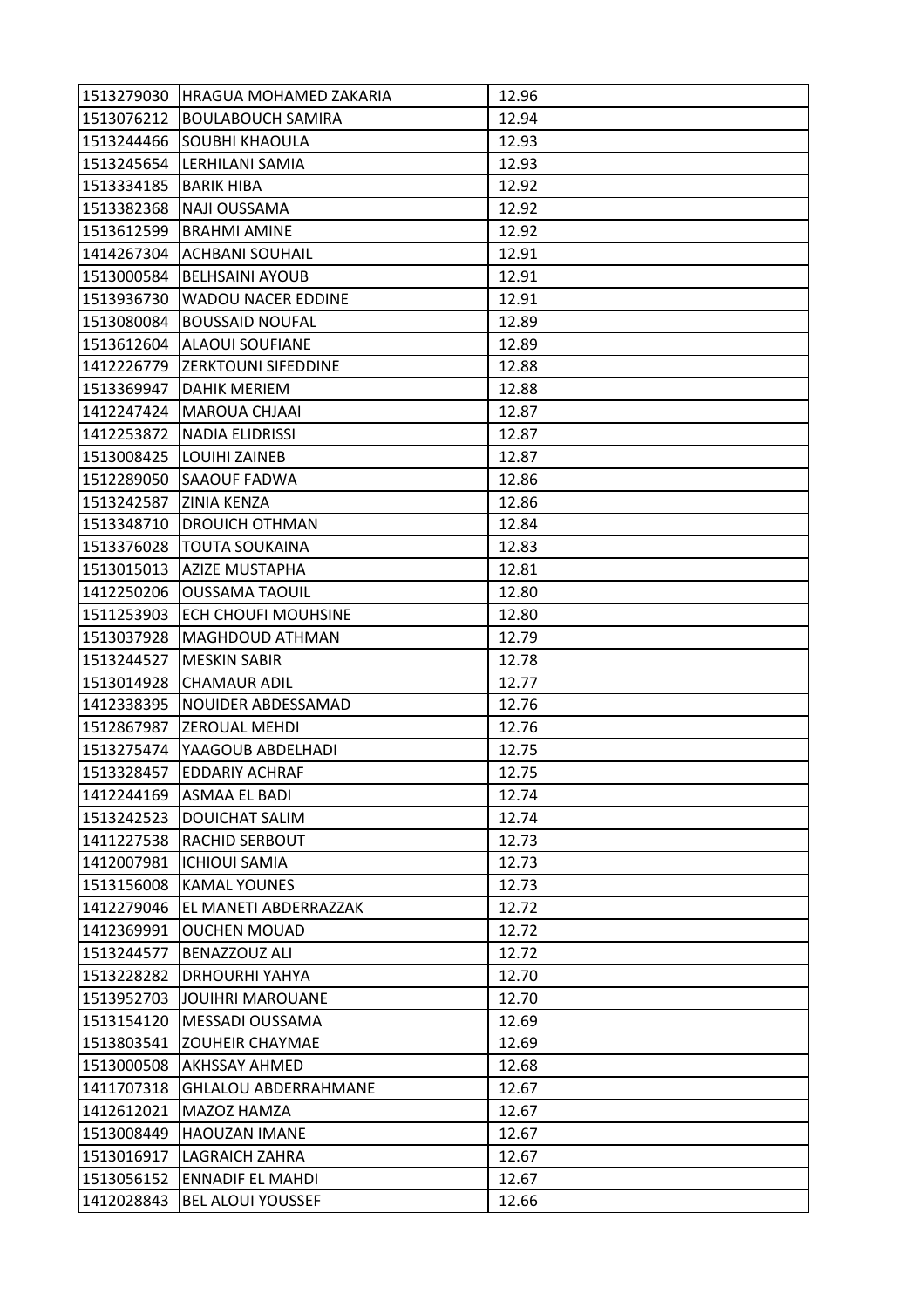| 1412247311 | <b>SANAA ELLOUYZA</b>     | 12.66 |
|------------|---------------------------|-------|
| 1513365311 | <b>BOUL HANNA KHALIL</b>  | 12.66 |
| 1411246682 | <b>HASNAE JENNANE</b>     | 12.65 |
| 1411247728 | <b>AYOUB KROUD</b>        | 12.63 |
| 1513109658 | <b>HAKAM YOUNESS</b>      | 12.63 |
| 1513080101 | <b>CHABBI ISMAIL</b>      | 12.62 |
| 1513549170 | EL AMRATI YASSINE         | 12.62 |
| 1412250679 | <b>ACHRAF MAHAMID</b>     | 12.61 |
| 1412244268 | <b>AMINE RAGMANE</b>      | 12.60 |
| 1515265072 | EL BOUANANI ILIAS         | 12.60 |
| 1412075975 | <b>SAID ELHASNI</b>       | 12.59 |
| 1412247183 | <b>EL MEHDI TOUMI</b>     | 12.59 |
| 1414267361 | <b>MOUALI ABDERRAHIM</b>  | 12.59 |
| 1513250208 | <b>GADDEM SAIF EDDINE</b> | 12.59 |
| 1513542213 | <b>HASSANI HICHAM</b>     | 12.59 |
| 1412244150 | LAMIA SOUIGRA             | 12.57 |
| 1513188202 | <b>FEDJIKH AYOUB</b>      | 12.57 |
| 1412008043 | ANGOUD ZAKARIA            | 12.56 |
| 1411254025 | <b>ILIASS BOUGAZE</b>     | 12.55 |
| 1412632020 | ABOULFATH ZAKARIAE        | 12.55 |
| 1512253819 | EL GHOUDRI ANASS          | 12.55 |
| 1412018720 | <b>OUARSAS MOHAMED</b>    | 12.54 |
| 1512749530 | YOUSFI ZAKARIA            | 12.54 |
| 1513244586 | ESSOUFI FATIMA            | 12.54 |
| 1513328493 | MILEH AMINA               | 12.53 |
| 1412244131 | <b>OMAIMA GRAMTI</b>      | 12.51 |
| 1513228357 | ERRAOUI MOUAD             | 12.51 |
| 1513242531 | <b>BAYOUSSEF YASSINE</b>  | 12.51 |
| 1513542262 | EL AOUNI EL MAHDI         | 12.51 |
| 1512244270 | MAGRI ABDELFATTAH         | 12.50 |
| 1513106660 | <b>AIT TALEB YOUNESSE</b> | 12.50 |
|            | 1412247447   NIZAR ZAHOU  | 12.49 |
| 1513369902 | <b>MAKBOUL MOAD</b>       | 12.49 |
| 1513932797 | EL HASSANI ZAKARIA        | 12.49 |
| 1513236790 | <b>JARID HAMZA</b>        | 12.48 |
| 1513548532 | <b>BAKADIR MOURAD</b>     | 12.48 |
| 1412247420 | MOHAMMED OMAR REGRAGUI    | 12.47 |
| 1513188223 | <b>HAROUNE JAOUAD</b>     | 12.47 |
| 1513288078 | <b>FIQHI OSAMA</b>        | 12.45 |
| 1412253817 | <b>ACHRAF TAIRECH</b>     | 12.44 |
| 1513228145 | <b>BRIDI YASSINE</b>      | 12.44 |
| 1513362228 | KHOUBZI FADWA             | 12.44 |
| 1513362349 | <b>ATTIOUI AYOUB</b>      | 12.43 |
| 1513008540 | <b>KHALFI HASSNA</b>      | 12.42 |
| 1513242585 | <b>AKDIM HAJAR</b>        | 12.42 |
| 1513076246 | ID HMAD JAMILA            | 12.40 |
| 1412227717 | <b>ABOULFALAH WAHIBA</b>  | 12.38 |
| 1513049178 | <b>OUAJAA NOUH</b>        | 12.38 |
| 1513625553 | LKHADIRI OUSSAMA          | 12.38 |
| 1513876313 | BENABDELMOUMENE WALID     | 12.36 |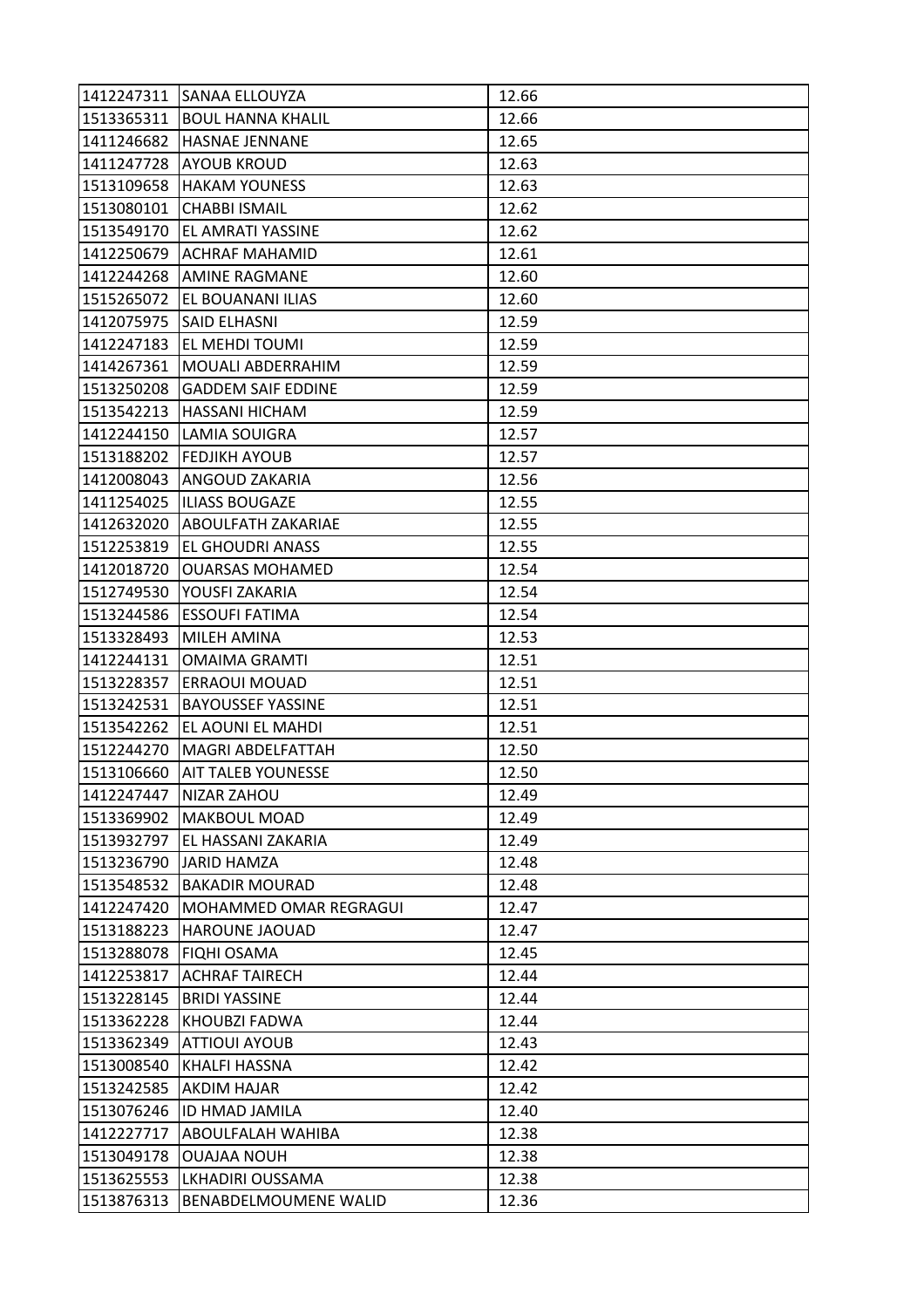| 1515419489 ATBY AHLAM |                           | 12.36 |
|-----------------------|---------------------------|-------|
| 1513244385            | <b>HABLI ILHAM</b>        | 12.34 |
| 1513288110            | <b>GHIAT ANAS</b>         | 12.34 |
| 1513076268            | AIT HADDOU IMANE          | 12.32 |
| 1412243232            | <b>ABDELLAH HAGIL</b>     | 12.30 |
| 1513080083            | <b>ERRACHIDI IMANE</b>    | 12.30 |
| 1513279026            | <b>ESSOKTANI YOUSRA</b>   | 12.30 |
| 1513348644            | <b>NABAT KAOUTAR</b>      | 12.29 |
| 1513542235            | <b>LTIF AYOUB</b>         | 12.29 |
| 1513612528            | <b>KHFISSI ALMEHDI</b>    | 12.29 |
| 1412247246            | <b>HAFSA ZYANE</b>        | 12.28 |
| 1513228216            | <b>CHGUIRI SOUHAIB</b>    | 12.28 |
| 1513944586            | ABDELWAHED SIHAM          | 12.28 |
| 1513279194            | EL KMALI JAMAL            | 12.26 |
| 1412932733            | <b>BELKACEM ZAKARIA</b>   | 12.25 |
| 1513080094            | <b>AJMI YASSINE</b>       | 12.25 |
| 1513244661            | <b>KHIAT YASSIR</b>       | 12.25 |
| 1412331908            | <b>MHAFEN YOUNES</b>      | 12.24 |
| 1513236825            | <b>LACHHAB YASSINE</b>    | 12.24 |
| 1513363013            | <b>HAMAM YASSINE</b>      | 12.24 |
| 1412932699            | <b>OUDIJA MOHAMED</b>     | 12.23 |
| 1513228197            | <b>CHBANI NOSSAIBA</b>    | 12.22 |
| 1513236783            | <b>BENMANSOUR IKRAME</b>  | 12.22 |
| 1513348766            | <b>ADIYIR ELMEHDI</b>     | 12.22 |
| 1412227570            | DAMI MANAL                | 12.21 |
| 1513080145            | <b>SAGHOUR OTHMANE</b>    | 12.21 |
| 1513228324            | SALEM JAMALEDDINE         | 12.21 |
| 1513761021            | BERRADA LOUZI IMANE       | 12.21 |
| 1412932707            | MAHDAD ABDESSAMAD         | 12.20 |
| 1513943100            | <b>ICHN NOUREDDIN</b>     | 12.20 |
| 1412075973            | ANASS BABRAHIM            | 12.19 |
|                       | 1513152595 BOURMICH MARIA | 12.19 |
| 1513228192            | <b>HOUSNI AMINE</b>       | 12.18 |
| 1513944472            | <b>AKLOUH ZOUHAYR</b>     | 12.18 |
| 1412227713            | <b>MAROUANE SAIDA</b>     | 12.16 |
| 1513542293            | <b>HAMMACHI YOUSSEF</b>   | 12.16 |
| 1513749509            | ABOULAAGUIG SAFOUAN       | 12.16 |
| 1412331872            | <b>ABIDI BRAHIM</b>       | 12.15 |
| 1512555033            | <b>BEKHOU IDRISS</b>      | 12.14 |
| 1513549358            | NUIJI MOHAMED AMINE       | 12.14 |
| 1412227609            | <b>BENHNIYA MOUSSA</b>    | 12.13 |
| 1412247242            | <b>HATIM KREDYA</b>       | 12.13 |
| 1513228124            | <b>EL HAJI AYOUB</b>      | 12.13 |
| 1513244380            | AZIZ EL MAHDI             | 12.13 |
| 1513271819            | <b>ELHAJLY SOUFIANE</b>   | 12.13 |
| 1414304573            | AMAKSSA ABDELLATIF        | 12.12 |
| 1513250073            | <b>HADIKE AMMAR</b>       | 12.11 |
| 1412247299            | <b>SOUKAINA SABIR</b>     | 12.09 |
| 1412703918            | MOHAMMED TBATIT           | 12.08 |
| 1513228290            | MOUNIB OUSSAMA            | 12.08 |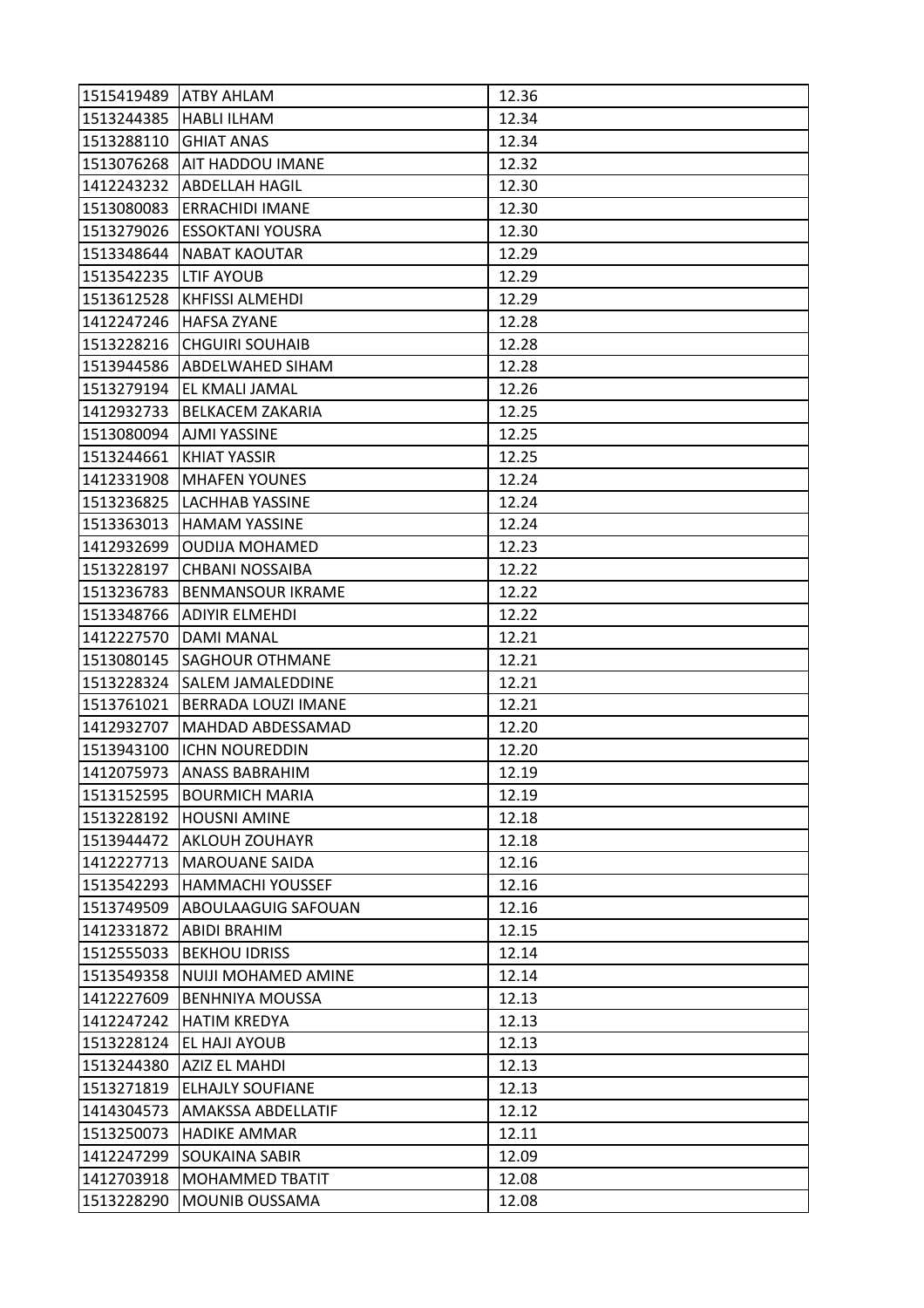| 1513328455 | <b>MOUAHID ASSIA</b>        | 12.08 |
|------------|-----------------------------|-------|
| 1412247438 | RAKHAMI MOUAD               | 12.07 |
| 1513250116 | <b>BERREGUIG YASSMINE</b>   | 12.07 |
| 1513250752 | <b>BERTIT ABDERRAHIM</b>    | 12.07 |
| 1513000501 | <b>ENNAZIL NABIL</b>        | 12.06 |
| 1411010229 | <b>ERROUKH MOURAD</b>       | 12.04 |
| 1412247416 | MOHAMMED KHALIL BENDRAZ     | 12.03 |
| 1512237110 | AZIZ HASSAN                 | 12.03 |
| 1513008383 | FIKRI SOULAYMAN             | 12.03 |
| 1513375117 | <b>SAAD GAMAL</b>           | 12.01 |
| 1513384811 | AMALAHOUCH IBRAHIM          | 12.00 |
| 1513932823 | SAIDI OUSSAMA               | 12.00 |
| 1412227739 | <b>HAFSE MARIAME</b>        | 11.99 |
| 1513242659 | <b>NATIFI ALLAL</b>         | 11.98 |
| 1513244494 | <b>LAFANDI SARA</b>         | 11.98 |
| 1513328452 | JABILI IBTISSAM             | 11.98 |
| 1513244593 | <b>KHALIL KAMAL</b>         | 11.97 |
| 1513032631 | EL HSNAOUI YOUSSEF          | 11.96 |
| 1512254737 | <b>BELHAOUZI YOUSSEF</b>    | 11.94 |
| 1513076257 | AIT ALI MOHAMED             | 11.94 |
| 1513188200 | <b>HOMAIDI ADIL</b>         | 11.94 |
| 1513328400 | KNANA ABDERACHID            | 11.94 |
| 1412076098 | <b>OUIAME MARHOUSSI</b>     | 11.93 |
| 1513236795 | <b>OUMLAL OTHMAN</b>        | 11.93 |
| 1411253972 | ABDESSAMAD LOTFI            | 11.92 |
| 1412085201 | <b>OUMAIMA RISSALI</b>      | 11.92 |
| 1512535764 | <b>BASKIKI BADREDDIN</b>    | 11.92 |
| 1513156022 | <b>BOUSBAA YOUSSEF</b>      | 11.92 |
| 1513242639 | <b>HADI WIAM</b>            | 11.91 |
| 1513362365 | KASSAOUI OTHMANE            | 11.91 |
| 1411355079 | <b>BEL LAKHDAR AYMANE</b>   | 11.90 |
| 1513008482 | EL AMRANI EL IDRISSI OLAYYA | 11.90 |
| 1513242652 | <b>CHOUINE ELMEHDI</b>      | 11.90 |
| 1412227716 | <b>LEGZIRI ACHRAF</b>       | 11.89 |
| 1513236779 | <b>BAHI CHAFIKA</b>         | 11.89 |
| 1513242648 | <b>JEBBARI OMAR</b>         | 11.89 |
| 1513287861 | <b>ARRAKHIZ YASSIR</b>      | 11.88 |
| 1412804579 | LACHHAB ABDERRAZAK          | 11.86 |
| 1414414679 | <b>OUMOUR AHMED</b>         | 11.86 |
| 1513244535 | <b>CHAHID SALAH EDDINE</b>  | 11.86 |
| 1513700462 | KARBOUZE SLIMANE            | 11.84 |
| 1412007962 | <b>GOURRI JIHAN</b>         | 11.82 |
| 1412247220 | AYOUB EL HOSIMI             | 11.82 |
| 1512008067 | <b>BOUGATTA ILYASS</b>      | 11.82 |
| 1512612111 | <b>KHARARA NOUR</b>         | 11.82 |
| 1513076235 | KHABIR OUSSAMA              | 11.82 |
| 1513228265 | HADARBACH AYA               | 11.82 |
| 1513242635 | LATIFI KHADIJA              | 11.81 |
| 1411246733 | ABDERRAHMANE ASSAID         | 11.80 |
| 1513236824 | BENDERKAOUI ABDELWAHAD      | 11.80 |
|            |                             |       |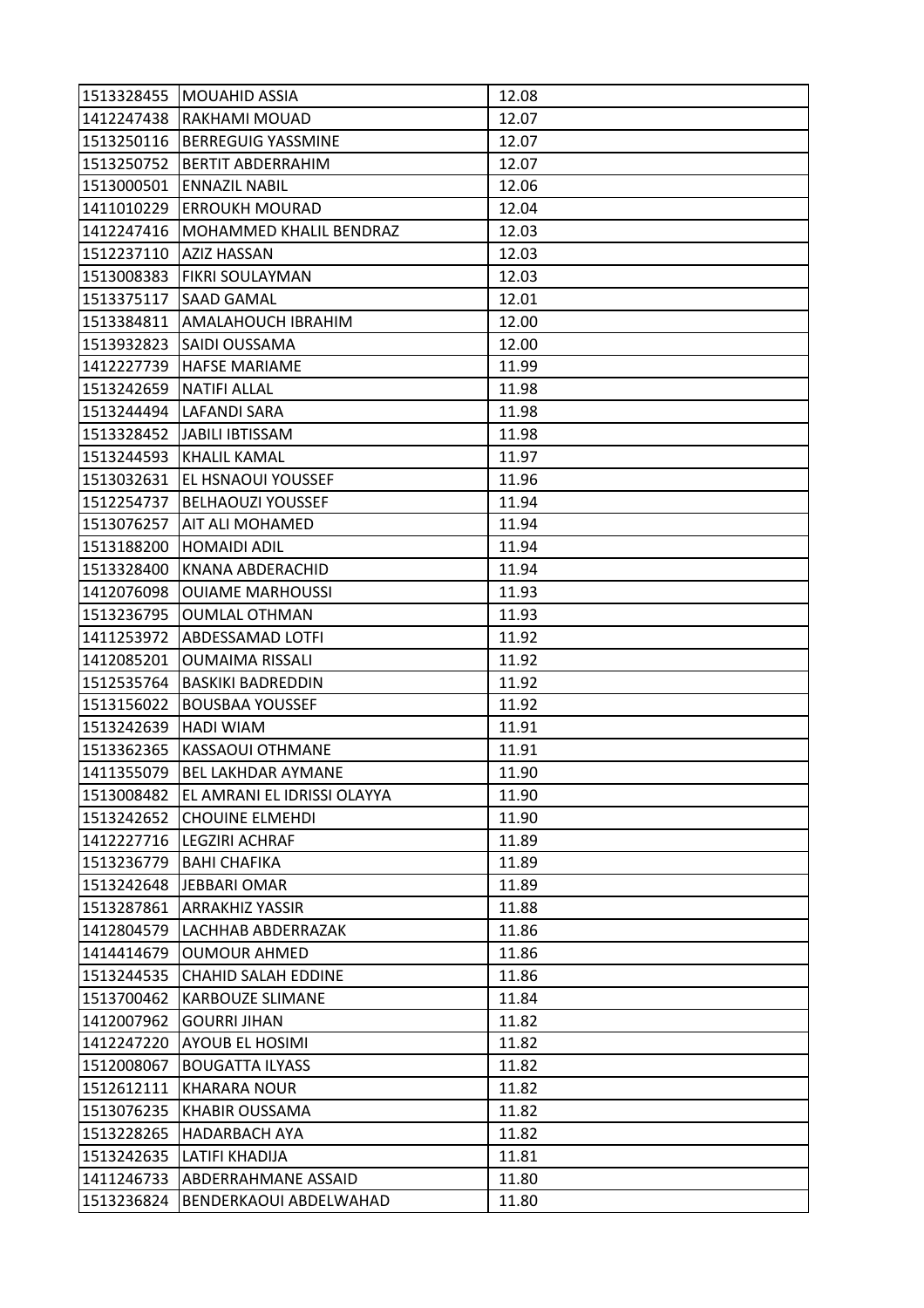| 1412076003 | MOHAMED AMINE ESSAADI       | 11.79 |
|------------|-----------------------------|-------|
| 1513288027 | <b>CHAH SALAH EDDINE</b>    | 11.79 |
| 1411847034 | <b>MOUAD BAKKOUCH</b>       | 11.78 |
| 1412154029 | <b>LAKHLAIFI YOUSSEF</b>    | 11.78 |
| 1513244590 | <b>RAMI FAIROUZ</b>         | 11.78 |
| 1513348651 | <b>AZGAR MOHAMMED</b>       | 11.78 |
|            | 1513000454 JAMIL ABDERRAHIM | 11.77 |
| 1513244407 | EL BACHRY AMINE             | 11.77 |
| 1513244682 | <b>OUAZZI YOUNESS</b>       | 11.77 |
| 1513382349 | <b>BAALLAH OUSSAMA</b>      | 11.77 |
| 1412237053 | <b>MARIEM HADRI</b>         | 11.76 |
| 1412385228 | <b>MERIEME BENANANE</b>     | 11.76 |
| 1512075091 | <b>AZTATE BADR</b>          | 11.76 |
| 1513362265 | <b>TABBAE IMANE</b>         | 11.74 |
| 1515405619 | <b>ZARROUK SAID</b>         | 11.74 |
| 1513228156 | <b>IBNOUSSINA OMAR</b>      | 11.73 |
| 1513242598 | MAADOUNE FATIMA EZZAHRA     | 11.73 |
| 1513242520 | <b>OUTAR HAMZA</b>          | 11.72 |
| 1513037931 | <b>BAROU SALAHEDDINE</b>    | 11.71 |
| 1513242656 | LANSRI ELMAHDI              | 11.71 |
| 1513076266 | EL MALLAH IKRAM             | 11.69 |
| 1412385239 | <b>MOHCINE RACHYQ</b>       | 11.68 |
| 1513156027 | <b>MALIH TARIK</b>          | 11.68 |
| 1512331940 | <b>FATHAN MOHAMED</b>       | 11.67 |
| 1513242669 | RHAZZOUL MOHAMMED MAHMOUD   | 11.67 |
| 1513188209 | <b>AIT AMMI AYOUB</b>       | 11.66 |
| 1513250183 | <b>BOUKHAL CHAIMAA</b>      | 11.66 |
| 1513761094 | <b>RHABRA YOUSSEF</b>       | 11.66 |
| 1513760982 | <b>GUENNOUN ELMEHDI</b>     | 11.65 |
| 1512375610 | BELGUERMOUMA KHALIL         | 11.64 |
| 1513244604 | <b>BENKHAYI LAILA</b>       | 11.64 |
|            | 1513696575 EL HAJJI YOUSRA  | 11.63 |
| 1512227563 | <b>KARIM MOUSSA</b>         | 11.61 |
| 1513228368 | <b>FARAHIDI BOUCHAIB</b>    | 11.61 |
| 1513369932 | <b>SALIM ZYANE</b>          | 11.61 |
| 1410000775 | KHOUYA HASSAN               | 11.60 |
| 1513228343 | EL ABID MOHAMMED WAIL       | 11.59 |
| 1513348711 | <b>HARBAL ELMEHDI</b>       | 11.57 |
| 1412365451 | <b>CHAFI SOUKAINA</b>       | 11.56 |
| 1513008445 | <b>ERROUHI AMINE</b>        | 11.56 |
| 1513228394 | BELMAMOUNIA IBTIHAJ         | 11.54 |
| 1513250133 | <b>CHIFA MOHAMMED</b>       | 11.54 |
| 1512072110 | KOUIDER ISMAIL              | 11.53 |
| 1513076281 | AIT TALEB ABDELKABIR        | 11.53 |
| 1513032586 | JABOU HAJAR                 | 11.52 |
| 1412375584 | MOUZOUNE EL MEHDI           | 11.51 |
| 1513236780 | ELHOMMANI FATIHA            | 11.51 |
| 1513348640 | EL FARJI CHAIMAA            | 11.50 |
| 1414267200 | <b>CHEHBI FATH ALLAH</b>    | 11.48 |
| 1412244185 | SALIMA ELOUAFA              | 11.46 |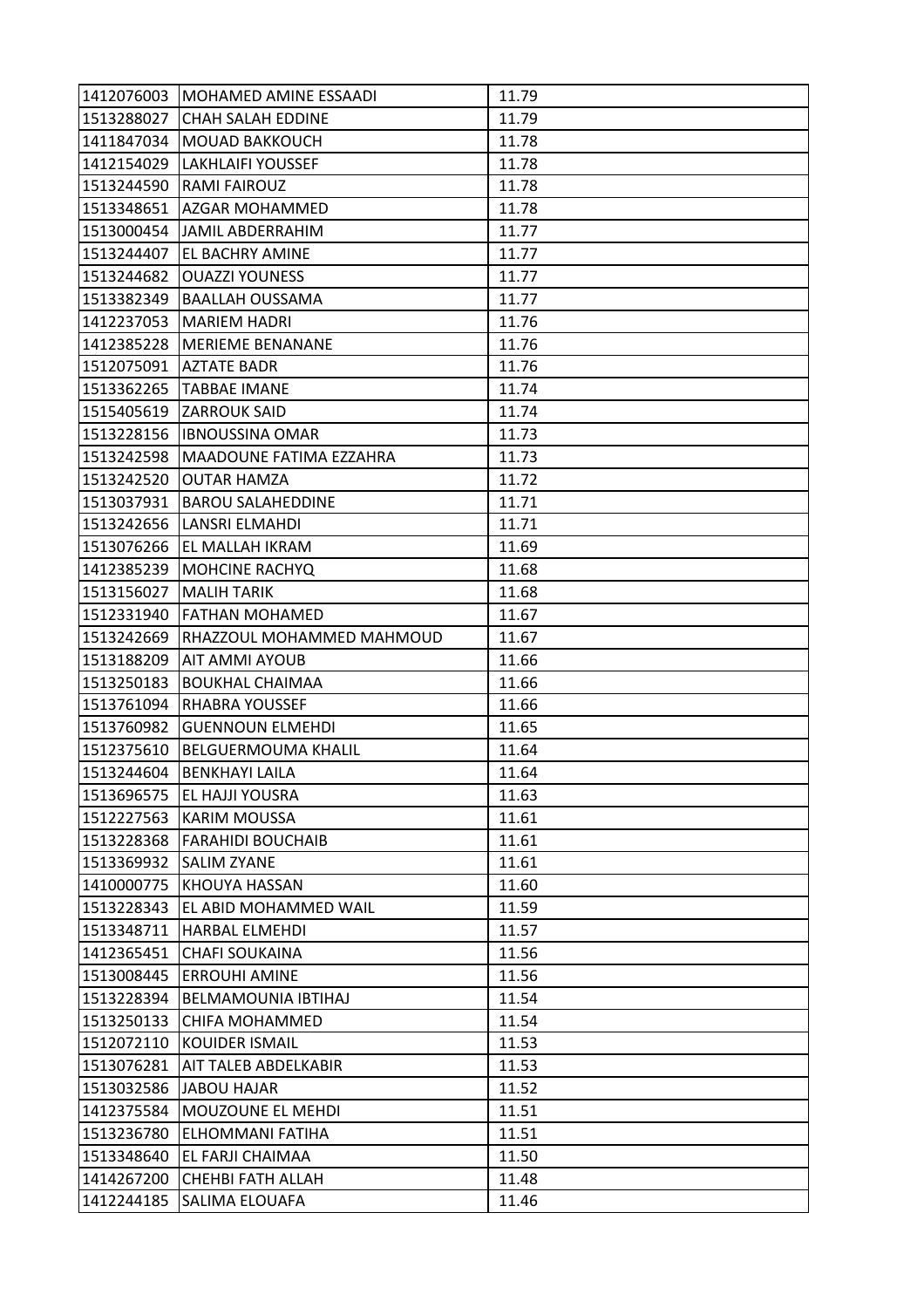| 1513154176 | EN NASIRY MERYEM             | 11.45 |
|------------|------------------------------|-------|
| 1412026175 | <b>OULAOUAINA EL HASSAN</b>  | 11.44 |
| 1412247391 | KAMAL EL AZHARY              | 11.44 |
| 1512025027 | <b>ABEROUCH ADIL</b>         | 11.44 |
| 1513015008 | MOUZOUNE LOUKMAN             | 11.43 |
| 1513351844 | EL KAHLAOUI SALMA            | 11.43 |
| 1512244152 | LAFRAINI MOHAMMED            | 11.42 |
| 1513228409 | <b>CHETOUANE ABDELFATTAH</b> | 11.42 |
| 1513522123 | SAADANI ACHRAF               | 11.42 |
| 1513228136 | <b>OUENNAS FAHD</b>          | 11.41 |
| 1513250117 | <b>ELHABRY HOUDA</b>         | 11.41 |
| 1513275490 | <b>BELKHATTAB BADER</b>      | 11.41 |
| 1513344204 | LAHLOU AMINE                 | 11.41 |
| 1412244279 | <b>SALIM ZERHOUNI</b>        | 11.40 |
| 1513080147 | AITBENSALAH HAMZA            | 11.39 |
| 1513382362 | <b>FADEL MOHAMMED</b>        | 11.39 |
| 1411692896 | EL ASRAOUI CHAKIB            | 11.38 |
| 1412244153 | SAAD QARNAOUI                | 11.38 |
| 1513244649 | <b>AHSINA NAWAL</b>          | 11.38 |
| 1513250119 | <b>BERREGUIG NOUHAILA</b>    | 11.38 |
| 1513542056 | DOUICHE MOHAMMED             | 11.38 |
| 1513080098 | <b>BENDAHOU ZAYED</b>        | 11.37 |
| 1513242538 | <b>HNIK OUSSAMA</b>          | 11.37 |
| 1412028757 | SOUGRATI ABDESSAMAD          | 11.36 |
| 1513369895 | SALMA ENNAOUI                | 11.36 |
| 1513521799 | <b>BENTASSIL RANIA</b>       | 11.35 |
| 1513244401 | ZAARI OUMAIMA                | 11.34 |
| 1412244067 | <b>AYMANE ARMOU</b>          | 11.33 |
| 1512289027 | <b>OUIDADI MOHAMED</b>       | 11.33 |
| 1513242521 | <b>CHAMMACHE YASSINE</b>     | 11.33 |
| 1513348695 | YAZIDI LAILA                 | 11.33 |
| 1513358926 | <b>KHALIL OTHMANE</b>        | 11.33 |
| 1411010321 | <b>OUABDERRAZAK AYOUB</b>    | 11.32 |
| 1513537501 | <b>SBILLI AMMAR</b>          | 11.32 |
| 1412247403 | <b>MAJD BOUDIAF</b>          | 11.31 |
| 1513000646 | <b>IMAALAI YOUSSEF</b>       | 11.31 |
| 1513228268 | LAZAAR EL MEHDI              | 11.31 |
| 1513945338 | <b>BIH ABDELHAK</b>          | 11.30 |
| 1513242522 | <b>LAKRATI ANAS</b>          | 11.28 |
| 1411010316 | <b>ANAJAR AYOUB</b>          | 11.27 |
| 1513536948 | MODNI ABDELHAKIM             | 11.26 |
| 1411017648 | <b>BANZAR LAHCEN</b>         | 11.25 |
| 1412085207 | YOUNESS BOUZEKRI             | 11.25 |
| 1412247226 | AYOUB FAKKAK                 | 11.25 |
| 1412247330 | <b>TAHA BENMBAREK</b>        | 11.25 |
| 1412247239 | JAOUHAR EDDINE CHOUIDDA      | 11.24 |
| 1412540570 | <b>ACHRAF ZERHOUM</b>        | 11.24 |
| 1513076218 | HADDAD ABDELFATTAH           | 11.24 |
| 1513080049 | <b>ELASRI YOUNESS</b>        | 11.24 |
| 1513244670 | <b>ID BRAIM YOUSSEF</b>      | 11.23 |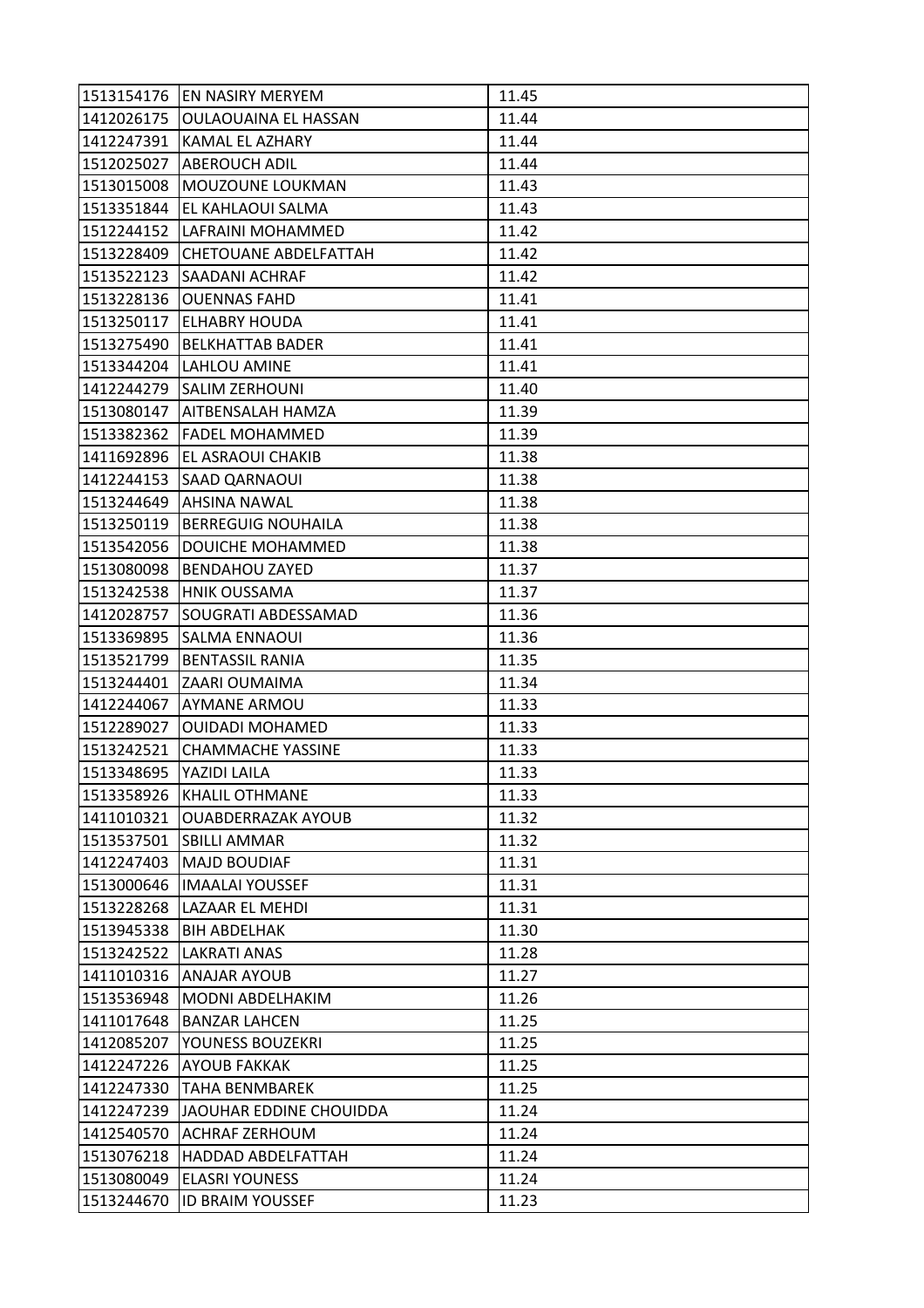|            | 1513542137   BATLA YOUSSEF       | 11.23 |
|------------|----------------------------------|-------|
|            | 1412152175  RHOUZLANE ABDELKADER | 11.22 |
| 1512289029 | <b>RISSOUNI YASSINE</b>          | 11.22 |
| 1513250061 | <b>LAABIDLI HAFSA</b>            | 11.22 |
| 1513358912 | <b>FETHALLAH OTHMAN</b>          | 11.21 |
| 1412375716 | <b>CHAKIR SAID</b>               | 11.19 |
| 1513228173 | <b>OKAIDA IMANE</b>              | 11.19 |
| 1513932817 | <b>OUABOU MUSTAPHA</b>           | 11.18 |
| 1513007415 | EL AADNANI FIRDAOUS              | 11.17 |
| 1513242594 | DARYER KHAOULA                   | 11.17 |
| 1513242600 | <b>KASRI BOUCHRA</b>             | 11.17 |
| 1513242649 | <b>BELMARTI ISMAIL</b>           | 11.17 |
| 1513362291 | DRAOU WAFAE                      | 11.17 |
| 1513362304 | <b>BEL HAID MOHAMED</b>          | 11.17 |
| 1515413889 | <b>SAIDI ZOUHAIR</b>             | 11.17 |
|            | 1412028878 EL-MATERZI SADIQ      | 11.16 |
| 1513242551 | <b>EZZOUINE SALOUA</b>           | 11.16 |
| 1412331854 | <b>ITAB YOUSRA</b>               | 11.15 |
| 1513275489 | <b>BENBAYZ BADR</b>              | 11.15 |
| 1513534304 | KHAMLICHI SEDDIK                 | 11.15 |
| 1513625636 | <b>NOUALI OUMAIMA</b>            | 11.14 |
| 1513521705 | <b>BOUIH ZAKARIA</b>             | 11.13 |
| 1411335631 | <b>JAD MOUALDA</b>               | 11.12 |
| 1513932043 | <b>OUACHA ABDERRAHIM</b>         | 11.10 |
| 1412244076 | ABDELILAH ZAHILIGUE              | 11.09 |
| 1513109650 | <b>BAHOUCH FATIMAZAHRA</b>       | 11.09 |
| 1513625642 | <b>ELATAFI ZAID</b>              | 11.09 |
| 1513152596 | <b>SABOUR GHIZLANE</b>           | 11.08 |
| 1412253855 | RAYHANA EL GHANDOURY             | 11.07 |
| 1412338377 | EL HAMZAOUI FATIMA-ZAHRA         | 11.07 |
| 1513107218 | <b>BENHAJJI ROKAYA</b>           | 11.07 |
| 1513320791 | HADDOUCHE OTHMANE                | 11.06 |
| 1513362381 | EL IDRISSI HAMZA                 | 11.06 |
| 1412253838 | <b>MAROUANE BOUNASSER</b>        | 11.04 |
| 1412932701 | <b>NAIMI ADNANE</b>              | 11.04 |
| 1513351350 | <b>OUADI HIND</b>                | 11.04 |
| 1513228392 | <b>NESFANE AYMAN</b>             | 11.03 |
| 1412227735 | RABAB KASSIMI                    | 11.02 |
| 1513244613 | BELAHSEN MOHAMEDAMINE            | 11.02 |
| 1511244119 | LANYAR KHALIL JABRANE            | 11.01 |
| 1512902983 | <b>MEZIANE RIDA</b>              | 11.00 |
| 1412244254 | <b>BOUCHRA BOUFOUZIA</b>         | 10.99 |
| 1513003102 | <b>AIT HEMMOU ISMAIL</b>         | 10.99 |
| 1513242505 | CHEBBAK FATIMA ZAHRA             | 10.99 |
| 1511246732 | <b>BENRAHHO ABDELKHALEK</b>      | 10.98 |
| 1513244410 | <b>HARIRI AMINE</b>              | 10.98 |
| 1513288024 | <b>MABCHOUR MOHAMED</b>          | 10.98 |
| 1513760956 | CHARIF ALAMI WAHABI AROUSSI MO   | 10.98 |
| 1512612151 | <b>JOUDAR ANAS</b>               | 10.97 |
| 1513279034 | RATTAL ZAKARIYA                  | 10.96 |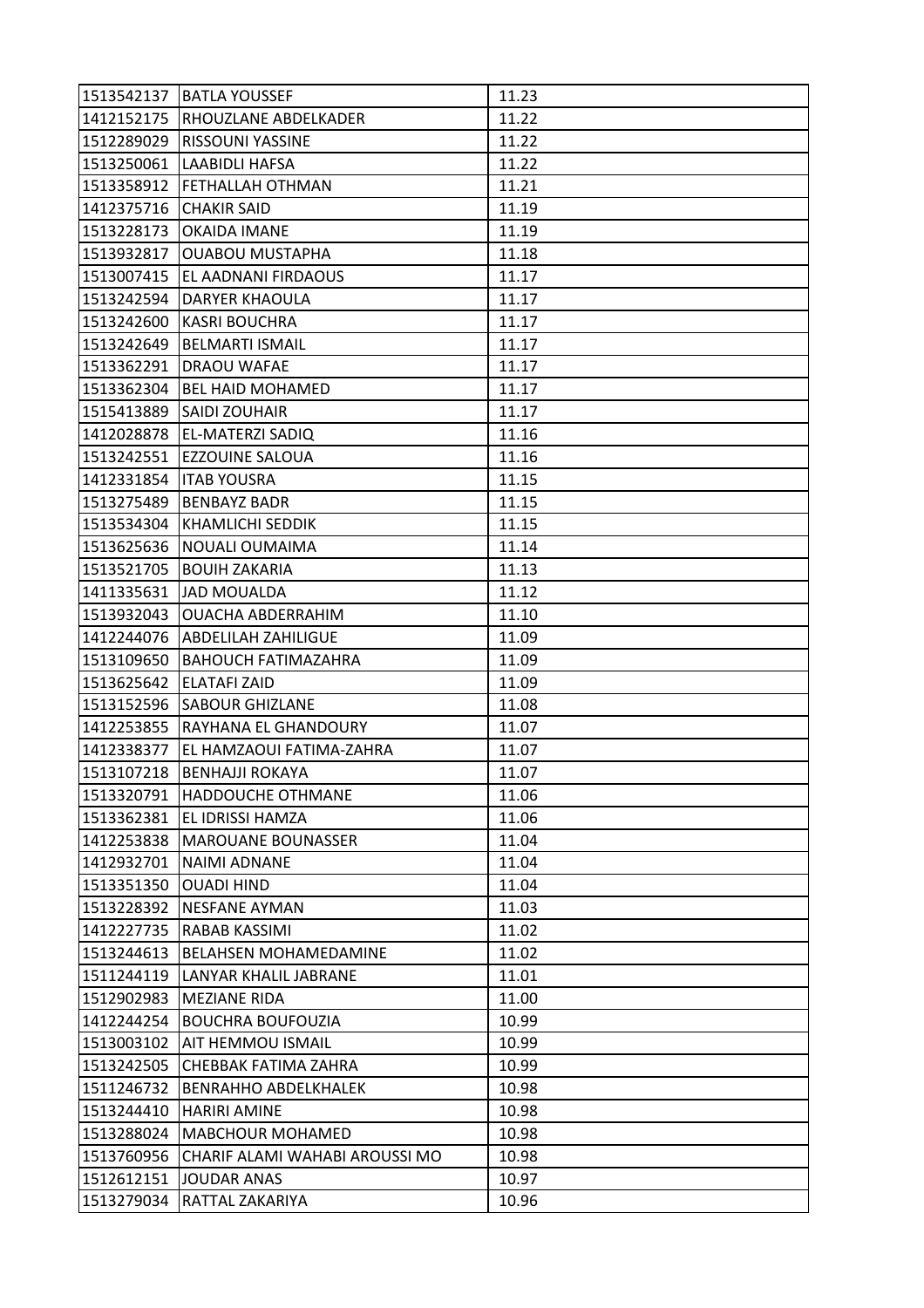|            | 1512025029 OUHMOUD BRAHIM        | 10.95 |
|------------|----------------------------------|-------|
|            | 1412244278 ZAKARIA HATTAB        | 10.94 |
|            | 1412385215 AYOUB TAYEBI          | 10.94 |
| 1513334209 | <b>NAHHAS GHIZLANE</b>           | 10.94 |
| 1412247286 | <b>SAHAR BOUKHARI</b>            | 10.93 |
| 1513932833 | AIT YCHOU AMINE                  | 10.92 |
| 1513000449 | <b>BOURCHOUQ ABDERRAHIM</b>      | 10.90 |
| 1513236893 | EL ANBI ABDELHADI                | 10.90 |
| 1412076032 | <b>DRISS ELBAHJAOUY</b>          | 10.89 |
| 1513348709 | <b>CHOUIHAB AYOUB</b>            | 10.89 |
| 1412375649 | EL AJIL MOHAMMED AMINE           | 10.88 |
| 1412247273 | RAOUNAQ BASMASSI                 | 10.87 |
| 1513250206 | <b>CHAKIR AMMAR</b>              | 10.87 |
| 1513228161 | <b>NADIJ RAJAA</b>               | 10.86 |
| 1513242643 | MOUMANE GHIZLANE                 | 10.86 |
| 1412375545 | MOUSSALI MOHAMMED                | 10.85 |
| 1513236776 | <b>EDDAHBI ABDELGHAFOUR</b>      | 10.85 |
| 1412244236 | ABDELOUADOUD ETTAMIRI            | 10.84 |
| 1412356652 | NAJOUI MOUAD                     | 10.84 |
| 1513080111 | <b>MASKOUF YOUNES</b>            | 10.83 |
| 1513000609 | <b>ELMOUSTAKIME YOUNES</b>       | 10.82 |
| 1513242573 | ELKAABA ABDELGHAFOUR             | 10.82 |
| 1513348714 | <b>BOUL ATARASS HAMZA</b>        | 10.82 |
| 1515267663 | <b>QORQACH OTHMANE</b>           | 10.82 |
| 1412244227 | <b>ILYASS HANI</b>               | 10.81 |
| 1513250178 | <b>EL KASSIR HAMZA</b>           | 10.81 |
| 1412227562 | DRIYASSE IBTISSAME               | 10.80 |
| 1512154047 | LOTFI CHAYMAA                    | 10.80 |
| 1513236812 | <b>JADLI ABIDA</b>               | 10.80 |
| 1513328453 | EDDOUA ASMAA                     | 10.80 |
| 1412095261 | <b>ABDELALI LACHQR</b>           | 10.78 |
|            | 1513346128 OUROUFI OTHMANE       | 10.77 |
| 1513348741 | <b>BOUTACHARIFT ADAM</b>         | 10.77 |
| 1512331858 | <b>SBIRI OMAR</b>                | 10.76 |
| 1513250190 | <b>ECHAFAOUI RACHIDA</b>         | 10.76 |
| 1513275487 | SARHANE OUSSAMA                  | 10.76 |
| 1513334211 | <b>BENLAHCEN ABDELMOUNIM</b>     | 10.76 |
| 1513701841 | <b>DAOUDI MEYSANE</b>            | 10.76 |
| 1512253821 | <b>BELAIDI HAMZA</b>             | 10.75 |
| 1512253871 | ELKHANDARI MEHDI                 | 10.75 |
| 1412188031 | <b>HIBOT ABDELHADI</b>           | 10.74 |
| 1412375569 | <b>ELMELHAOUY AYOUB</b>          | 10.74 |
| 1513244671 | <b>AKARNE YOUSSEF</b>            | 10.74 |
| 1512028832 | <b>OULEHNOUSSE MOHAMED AMINE</b> | 10.73 |
| 1513008444 | ELHILALI MOUAD                   | 10.73 |
| 1513342600 | <b>CHAKIR YOUSSEF</b>            | 10.72 |
| 1511611826 | <b>MASRAR YASSINE</b>            | 10.71 |
| 1513076271 | SAHAB HANANE                     | 10.71 |
| 1513244650 | <b>ESSIARI NORA</b>              | 10.71 |
| 1513362284 | BENMANSOUR SOUKAINA              | 10.71 |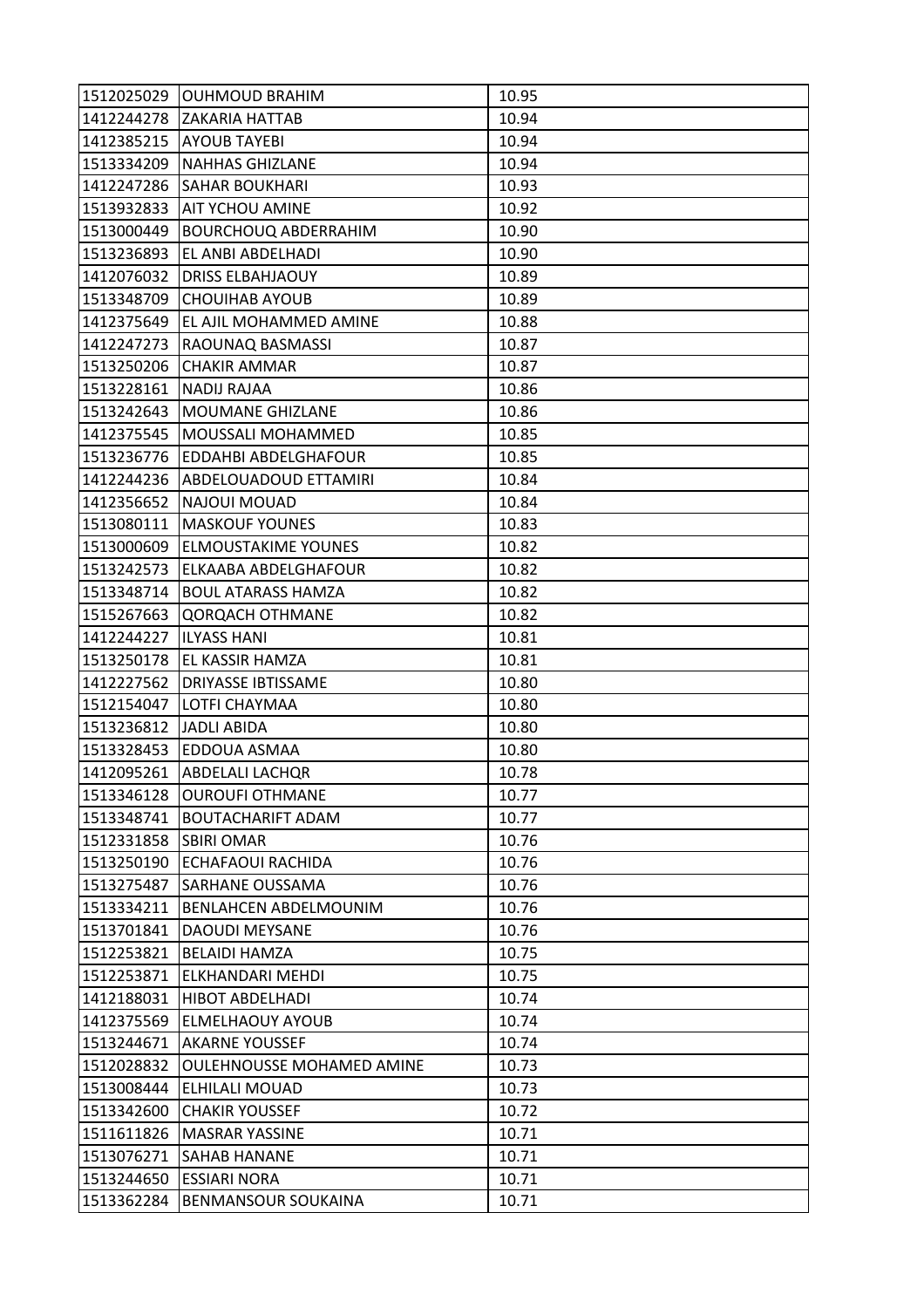|            | 1513542283   IGUILIZ ABOUBAKER | 10.70 |
|------------|--------------------------------|-------|
| 1513228163 | <b>NEJJAH SAMIRA</b>           | 10.69 |
| 1513228315 | <b>ASLANE AMINE</b>            | 10.69 |
| 1513328437 | ABOUSSAAD SOUKAINA             | 10.69 |
| 1412237093 | <b>BENAOUAM MBARKA</b>         | 10.68 |
| 1513072712 | <b>OUKRIM SALAH</b>            | 10.68 |
| 1513876430 | <b>DARDOUR SOUHAILA</b>        | 10.67 |
| 1513244468 | <b>GOURITA KHAOULA</b>         | 10.66 |
| 1513346516 | <b>IJOUD ANASS</b>             | 10.65 |
| 1412227579 | <b>SIJAM ABDELILAH</b>         | 10.64 |
| 1411010266 | <b>ATANANE MOHAMED</b>         | 10.63 |
| 1513244478 | KARIMI RYAD                    | 10.62 |
| 1410000770 | <b>JABRAN SARA</b>             | 10.61 |
| 1412392060 | <b>BAHMAD HAMZA</b>            | 10.61 |
| 1512227655 | <b>ZOUHRI NEZHA</b>            | 10.61 |
| 1513279116 | LAMGHARI ABDELILAH             | 10.61 |
| 1513275488 | <b>ELKALCHY ACHRAF</b>         | 10.60 |
| 1412237078 | RACHID EL FAKIRI               | 10.59 |
| 1513932786 | LAHROUCH LOUBNA                | 10.59 |
| 1513944587 | <b>HALFAOUI SOUMIA</b>         | 10.59 |
| 1513539313 | <b>HAKIMI OUIDAD</b>           | 10.58 |
| 1515264994 | KASSBI ABDERRAZZAK             | 10.58 |
| 1412007953 | <b>ABBOU ELMOKHTAR</b>         | 10.57 |
| 1513542167 | <b>TALLAKI SALMA</b>           | 10.57 |
| 1412375682 | <b>OUADIA MOHAMMED</b>         | 10.56 |
| 1414159984 | <b>TOUBI MOHAMED</b>           | 10.56 |
| 1512016826 | ELGOURRA ABDELGHANI            | 10.56 |
| 1513244446 | <b>AMIMI JAMAL</b>             | 10.56 |
| 1513244475 | <b>BOUSSAOUDI RIHAB</b>        | 10.56 |
| 1513250072 | ELBADAOUI MOHAMED              | 10.56 |
| 1513152641 | AIT TIHYATY AYMAN              | 10.55 |
| 1513250111 | <b>ABBASSI ACHRAF</b>          | 10.55 |
| 1513276621 | <b>MAFTAH ABDOULLAH</b>        | 10.55 |
| 1513369904 | EL JABARI MOHAMED              | 10.54 |
| 1412247472 | YASSINE ARRAD                  | 10.53 |
| 1412375580 | <b>BENAICH FARISS</b>          | 10.53 |
| 1512152133 | <b>ELGHANI HAJAR</b>           | 10.53 |
| 1513349850 | MIFTAH ACHRAF                  | 10.53 |
| 1513876115 | <b>BOUKBIR ABDERRAHMANE</b>    | 10.53 |
| 1412007935 | <b>LAMGOUNI FIRDAWS</b>        | 10.52 |
| 1414957100 | <b>BEN MENSSOUR MOURAD</b>     | 10.52 |
| 1513244512 | ABOUELFADILI SALIMA            | 10.51 |
| 1513932825 | EL HAMDAOUI MAROUANE           | 10.50 |
| 1515858446 | EL AMRI MOHAMMED               | 10.50 |
| 1412521948 | MOHAMMED-AMINE ELKOSTALI       | 10.49 |
| 1414267342 | AKETOUANE AZEDDINE             | 10.49 |
| 1513286329 | <b>AMAL YASSINE</b>            | 10.49 |
| 1512761010 | <b>ELBAROUK AMINA</b>          | 10.47 |
| 1513242498 | <b>KITMANE HAJAR</b>           | 10.47 |
| 1513242607 | ELYOUSRI NOUAMANE              | 10.46 |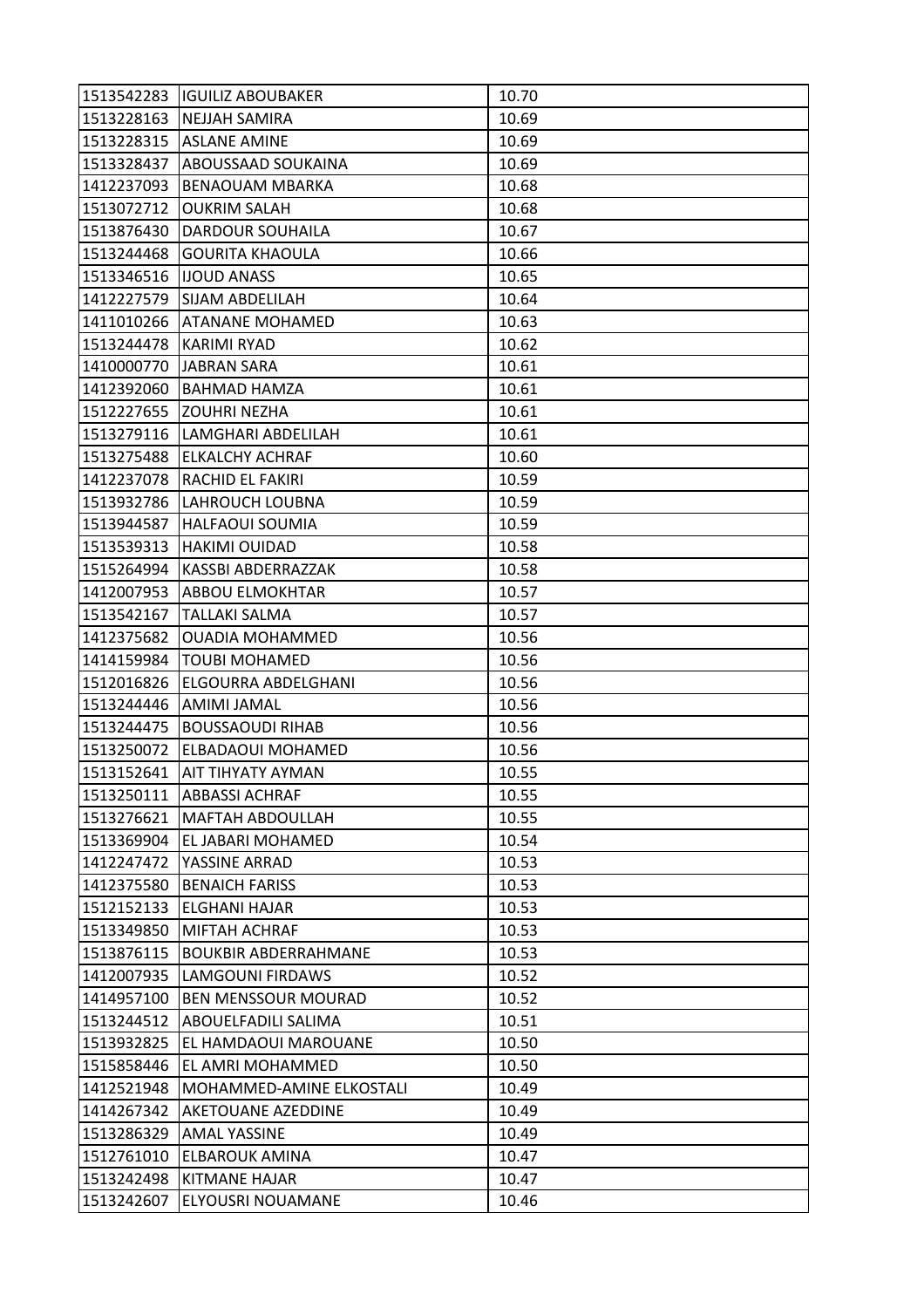| 1412247195 AMAL EL KILI |                             | 10.45 |
|-------------------------|-----------------------------|-------|
| 1513369912              | <b>HAMANI ANAS</b>          | 10.43 |
| 1513521698              | EL GHAZOUI LARBI            | 10.43 |
| 1515044974              | <b>MARSINE OMAR</b>         | 10.42 |
| 1512369971              | <b>IRAFANE MOHAMMED</b>     | 10.41 |
| 1513242647              | SANIE MOHAMMED              | 10.41 |
| 1513369737              | SOUIDA MOHAMED              | 10.41 |
| 1513031472              | <b>BAYACH AMINA</b>         | 10.40 |
| 1513244454              | HEDDOUCHI HALIMA            | 10.40 |
| 1412375708              | <b>SLIMANI ANAS</b>         | 10.39 |
| 1512279069              | FATAH ALLAH BADR EDDINE     | 10.39 |
| 1513242532              | JAAFARI SALAHEDDINE         | 10.39 |
| 1513242599              | <b>BELCAID ILHAM</b>        | 10.39 |
| 1412247480              | YOUSSEF BELFAKIR            | 10.38 |
| 1512248853              | <b>MERIAM TAIH</b>          | 10.38 |
| 1513244608              | <b>SERTI MOHAMMED</b>       | 10.38 |
| 1411366965              | EL HATIBI YOUSSEF           | 10.37 |
| 1513008469              | <b>CAMBIASO NABIL</b>       | 10.36 |
| 1513369979              | <b>BOUCHTI HAMZA</b>        | 10.36 |
| 1412289039              | MASLOUHI AMINE              | 10.35 |
| 1513026927              | <b>MENSOURI AYOUB</b>       | 10.35 |
| 1513000445              | AIT KHANDOUCH YOUNESS       | 10.34 |
| 1412331843              | SIFEDDINE FAYCAL            | 10.33 |
| 1513250106              | <b>ZIDAHI REDA</b>          | 10.32 |
| 1513612611              | EL HOUAOUI MOHAMMED         | 10.31 |
| 1513228322              | DAHRI SOUHAIL               | 10.29 |
| 1513242683              | <b>NACAF OUMAIMA</b>        | 10.28 |
| 1412154062              | EL AYOUBI YAHYA             | 10.26 |
| 1513932826              | <b>OUADRHIRI MOAD</b>       | 10.25 |
| 1513242715              | <b>BENAYAHA ANAS</b>        | 10.24 |
| 1515005157              | AMIDA ABDESSAMAD            | 10.24 |
| 1513228149              | QUERQOURI MOHAMMED AMINE    | 10.23 |
| 1513242526              | <b>OUADRHAL AYOUB</b>       | 10.23 |
| 1513250136              | <b>RAHIM OTMANE</b>         | 10.23 |
| 1412227536              | <b>BELAIDI FATIMA</b>       | 10.22 |
| 1513761083              | <b>ISMAILI ALAOUI AHMED</b> | 10.22 |
| 1513236821              | <b>BARIDI ABDERRAHMANE</b>  | 10.21 |
| 1513244549              | <b>CHAHID ABDERRAHMANE</b>  | 10.21 |
| 1513272404              | <b>JARAF OUSSAMA</b>        | 10.21 |
| 1411153993              | <b>ARMIKI MERYEME</b>       | 10.20 |
| 1513242714              | R HAYMANI MOUSSA            | 10.20 |
| 1515011456              | <b>BAHAALI HAKIM</b>        | 10.20 |
| 1412244082              | <b>SOUFIANE LAASSAL</b>     | 10.19 |
| 1412247469              | YASSINE NOUASSI             | 10.19 |
| 1414180798              | EL AMRANI ABDELMOTALIB      | 10.19 |
| 1513080055              | ELFAHLI OUALID              | 10.18 |
| 1513008494              | REDOUANE WALID              | 10.17 |
| 1513236796              | <b>SADIK ELHASSANE</b>      | 10.16 |
| 1513549176              | MOUTAWAKIL YASSINE          | 10.15 |
| 1412369982              | EDDAHAR MANAL               | 10.14 |